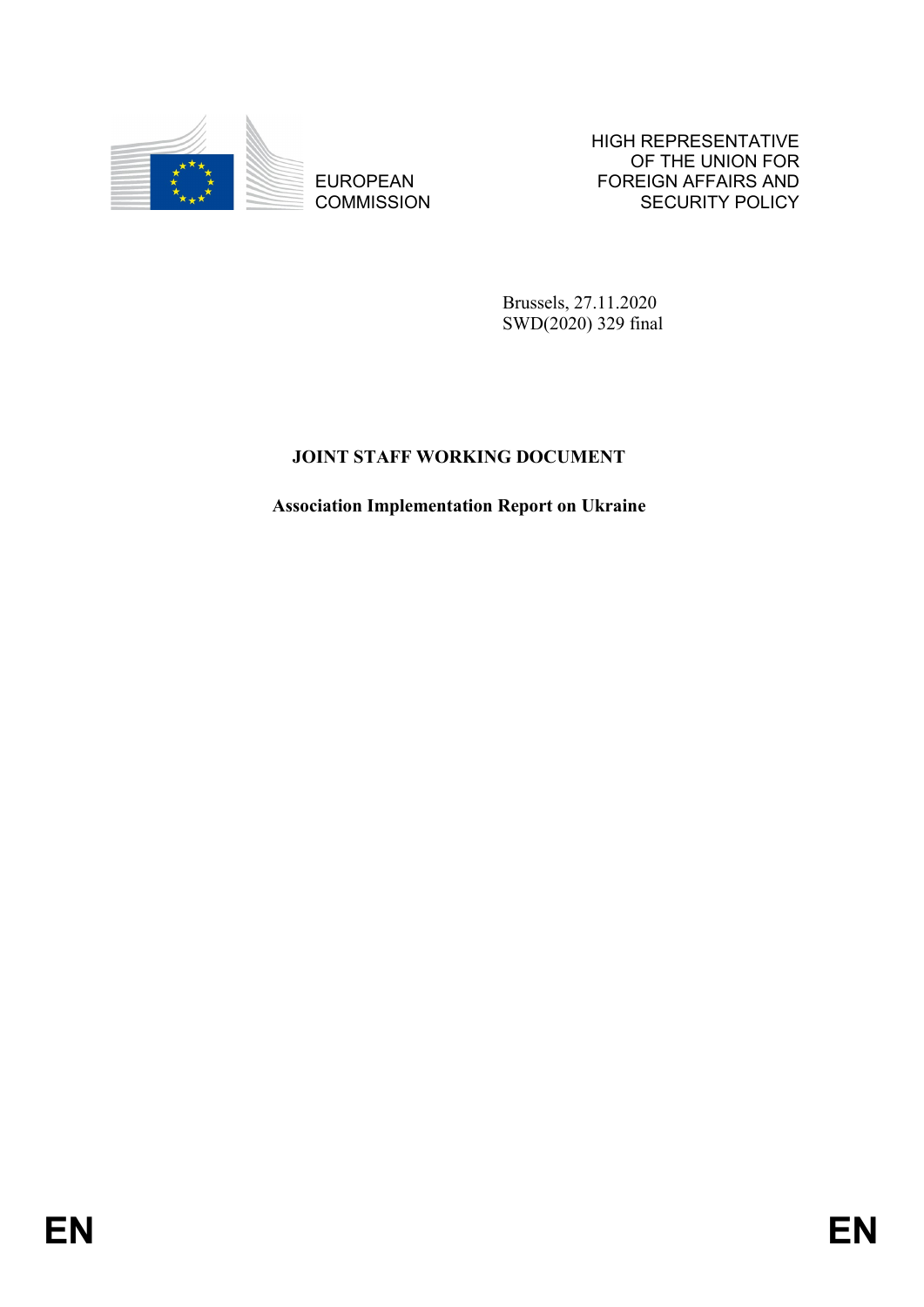## **Association Implementation Report on Ukraine**

## **1. Summary**

 $\overline{a}$ 

In line with the revised European Neighbourhood Policy, this report outlines the state of play of Ukraine's implementation of its commitments under the EU-Ukraine Association Agreement (AA). It covers developments since the publication of the previous Association Implementation Report on Ukraine on 12 December 2019 and ahead of the EU-Ukraine Association Council of 8 December 2020.

Following Ukraine's election of a new President and Parliament in 2019, the "Servant of the People" party associated with President Volodymyr Zelenskyy attained a Parliamentary majority and formed a Government. A new Prime Minister and a number of new Ministers were appointed following a significant Government reshuffle in March 2020. Up until the outbreak of the COVID-19 pandemic in Ukraine around this time, rapid legislative activity characterised the early months of the Parliament and Government, reflecting reform expectations from Ukraine's citizens. The President, Parliament and the Government have all underlined their commitment to continuing implementation of the AA.

The Ukrainian Government published its own AA implementation report for the year 2019 in spring  $2020<sup>1</sup>$  $2020<sup>1</sup>$  $2020<sup>1</sup>$  and continued to work on prioritisation and implementation of the AA. The current Government programme includes a section dedicated to implementation of the AA, which is defined as a priority. The Government has also engaged in renewed efforts to prioritise legislative reforms relating to AA commitments and coordination in this regard. Ukrainian civil society continues to play an important role in the pursuit and monitoring of reform progress.

A new Electoral Code, which harmonises rules for all types of elections, was adopted in December 2019 and amended further in July 2020 to address technical shortcomings. On the basis of the new Code, nationwide local elections were held in Ukraine in October 2020, based on a new administrative structure resulting from decentralisation reform.

Ukraine's territorial integrity, sovereignty and independence, along with democracy and human rights for its citizens, continue to face the challenge of **Russia's destabilising actions in eastern Ukraine**, as well as in the illegally annexed Crimea and Sevastopol and in and around the Sea of Azov. Forced disappearances, politically motivated prosecutions and torture to extract false confessions appear to remain a recurring practice among the *de facto* "authorities" in Crimea. Violations of the ceasefire in eastern Ukraine continue on a daily basis, although significantly fewer since a July 2020 re-commitment to the ceasefire. Since April 2019, an estimated 200,000 Russian Federation passports have allegedly been issued to residents of the non-government controlled areas in eastern Ukraine. Russia's maritime inspection regime, launched in June 2018, of all vessels going through the Russia-controlled Kerch Strait on their way to or from the Ukrainian Sea of Azov ports also continues to have negative economic consequences for the region. The COVID-19 pandemic led to the closure of several entry-exit crossing points on the line of contact in March. More than 3.4 million people on both sides of the line of contact remain in need of humanitarian assistance and protection.

In the area of **justice, rule of law and the fight against corruption**, Ukraine's institutional framework now includes the High Anti-Corruption Court (HACC), which began working on

<span id="page-1-0"></span><sup>&</sup>lt;sup>1</sup> [https://eu-ua.org/sites/default/files/inline/files/ar\\_aa\\_implementation-2019-4\\_eng.pdf](https://eu-ua.org/sites/default/files/inline/files/ar_aa_implementation-2019-4_eng.pdf)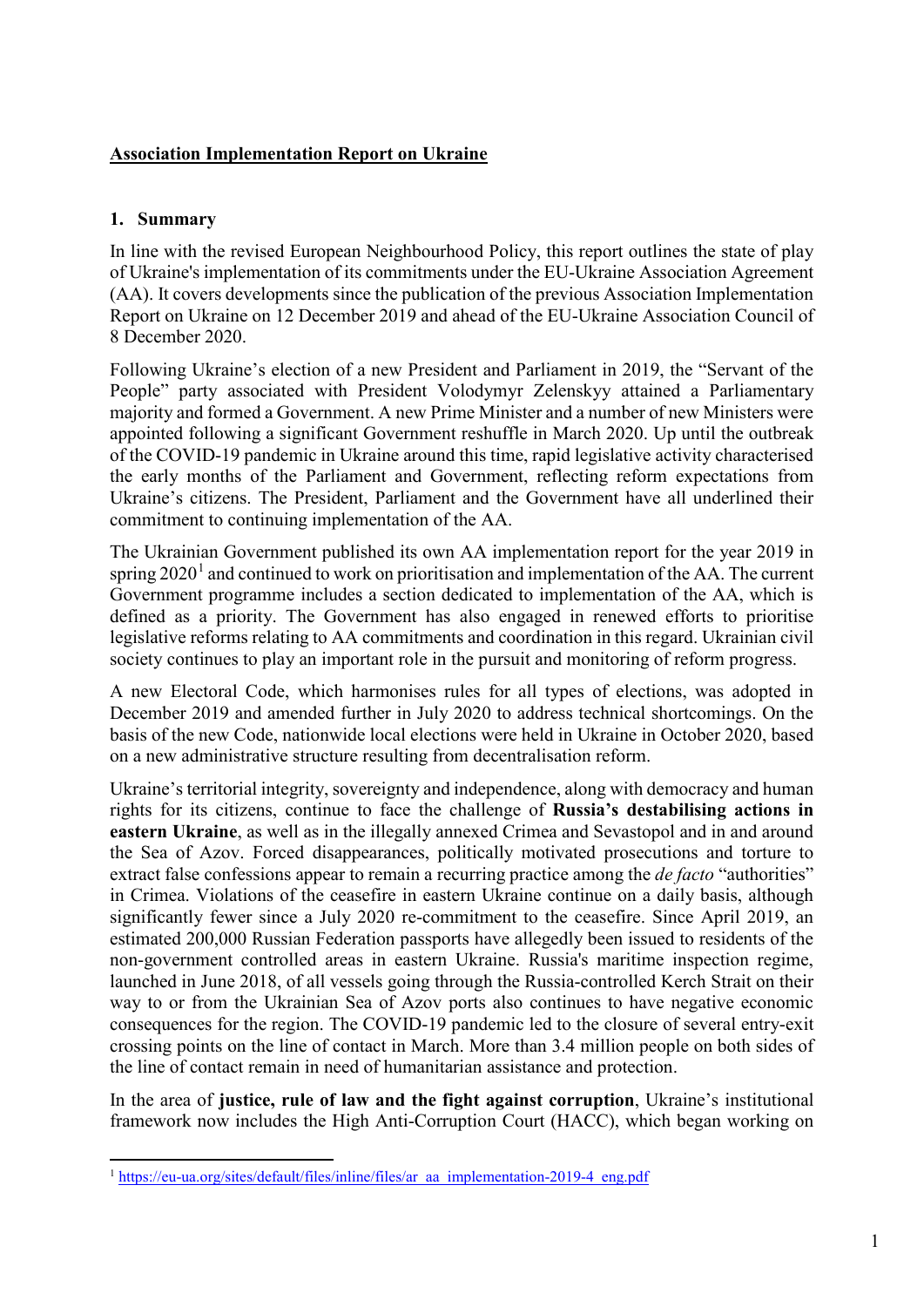high-level corruption cases in September 2019 and handed down its first verdict in June 2020. Cooperation between the National Anti-Corruption Bureau of Ukraine (NABU) and the Specialised Anti-Corruption Prosecutor's Office (SAPO) has improved, though the rate of convictions from corruption investigations remains low for the time being. A selection commission for a new head of SAPO has been appointed, while there have been various political attempts to dismiss the head of NABU. In August and September the Constitutional Court of Ukraine (CCU) declared certain provisions of the law on the National Anti-Corruption Bureau of Ukraine (NABU) and the appointment of its director unconstitutional, creating legal uncertainty, undermining NABU's independence. On 27 October the CCU decided on the unconstitutionality of elements of the anti-corruption legislation in Ukraine related to the electronic declaration system for public officials and politicians and core powers of the National Agency for Prevention of Corruption. Several legislative initiatives were registered in the Parliament to restore the anti-corruption legislation and to reform the CCU with discussions ongoing.

An anticipated law on judiciary was put on hold following a negative opinion of the Venice Commission late 2019 and a CCU ruling in March 2020. New legislation addressing these reservations was submitted to Parliament in July 2020, and is under consideration in the Legal Policy Committee. A Venice Commission Opinion on the draft law was published in October 2020, accepting a reform in stages, on the condition that the High Qualification Commission of Judges (HQCJ) be made autonomous from the High Council of Justice (HCJ) and the reform of HCJ will be launched in parallel. An Intelligence Service law, establishing democratic control and oversight over agencies with intrusive powers, including the Security Service, was adopted. Consideration of new broader legislation on the Security Service continues, along with work on the establishment of the Economic Security Bureau.

In the area of public administration reform, a series of institutional reorganisations and civil service law changes led to the replacement of more than a third of top management posts in Ukrainian ministries and agencies. This coincided with a suspension of merit-based recruitment to the civil service for the duration of the COVID-19 quarantine measures, leading to the appointment of over 7000 civil servants without competition, including more than 60 high-level posts.

Despite the commendable stabilisation efforts of recent years, the COVID-19 pandemic hit the Ukrainian **economy** hard. Financial support from the IMF and the EU has played a part in helping Ukraine to cope with ensuing recession and a deteriorating budget outlook. This support is conditional on Ukraine's commitment to safeguarding existing achievements and advancing on the structural reforms agenda. The pandemic inevitably slowed down reform progress by deviating resources and political attention, while abrupt Government reshuffles and changes to the personnel and management of state agencies added further uncertainty during this period.

Some notable reform progress was achieved in the area of agrarian and rural development policy (in particular the opening of the land market). Developments in the area of state-owned enterprise reform have undermined the chances of its success, in spite of the Economy Ministry's publication of a plan to align corporate governance practices with European principles.

The adoption of a **banking** resolution law in May 2020 helped to safeguard Ukraine's financial stability, but the resignation of the Governor of the National Bank of Ukraine in July raised concerns over central bank independence and longer-term monetary and financial stability, an important consideration for Ukraine's international partners. Legal cases relating to PrivatBank, nationalised in 2016 after allegations of massive (USD 5.5 bn) and unresolved fraud, also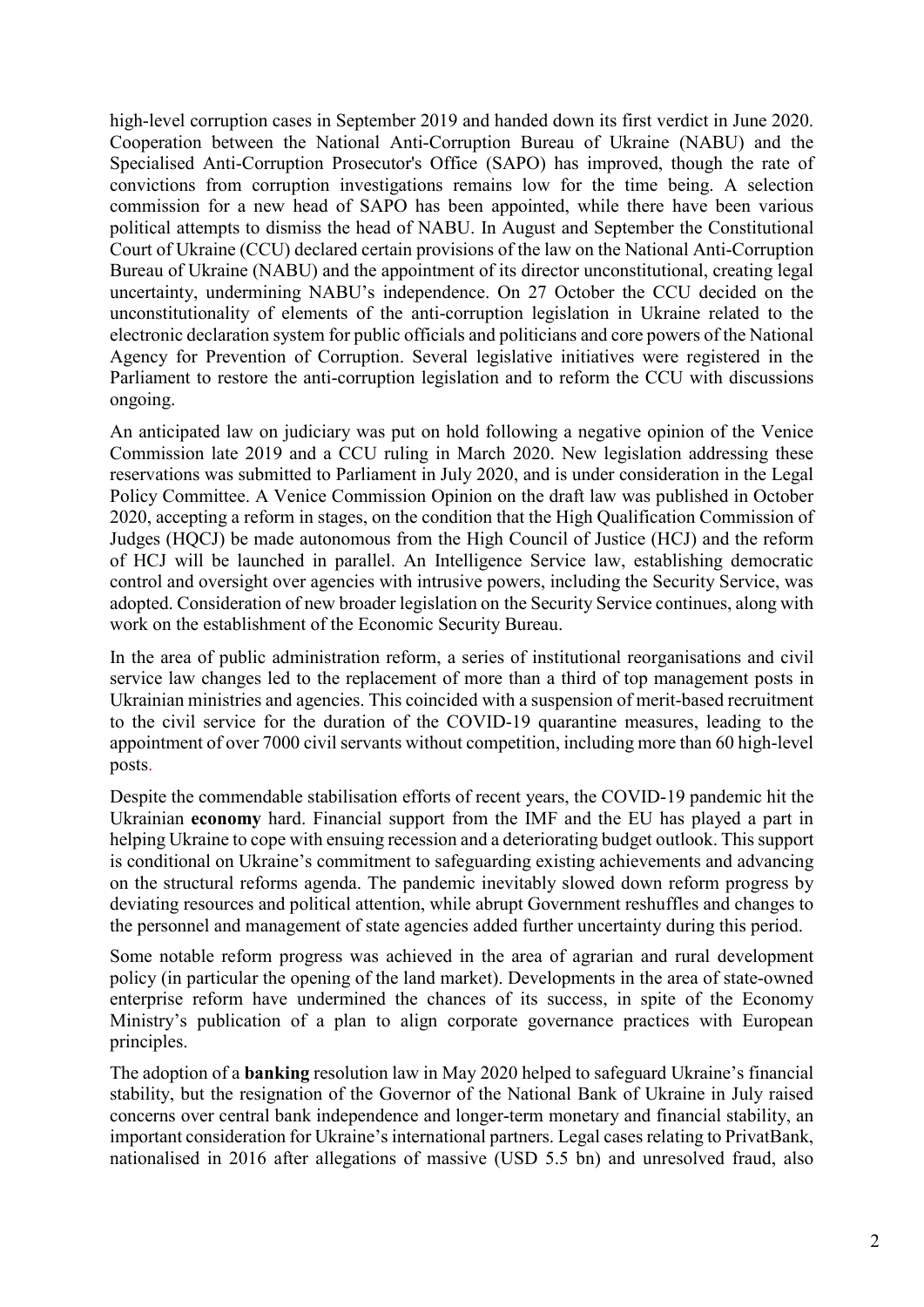continue in Ukrainian and foreign courts, with potentially significant financial implications for the state. In the meantime there has been little progress in criminal prosecution aimed at bringing those responsible to justice.

Following many years of uninterrupted growth favoured by the Deep and Comprehensive Free Trade Area (DCFTA) established by the AA, bilateral **trade** in the first eight months of 2020 compared to the same period in 2019 decreased by around 11% as a consequence of the COVID-19 pandemic. The EU remains by far Ukraine's biggest trading partner. Regarding Ukraine's wood export ban, a longstanding bilateral trade-irritant, a bilateral arbitration panel under the AA has been established and a final ruling of the panel is expected still in 2020. Recent draft legal proposals which would introduce local content requirements in public procurement procedures are a cause of concern as they breach the equal treatment and nondiscrimination principles of public procurement under the AA, the WTO and the WTO Agreement on Government Procurement (WTO GPA). Regarding trade defence activities, the recent proliferation of safeguard investigations launched by Ukraine have not always been carried out in strict adherence with criteria and standards.

With regard to the Trade and Sustainable Development chapter of the Agreement, the list of experts for arbitration has still not been agreed (a requirement from entry into force of the agreement), and progress on reforming labour and environmental provisions is very slow.

A new gas transit contract was signed in late 2019 securing important **energy** supplies to Europe until 2024. Unbundling was driven forward successfully with the establishment of new gas transmission system operator, although the process of unbundling the electricity transmission operator has stagnated. The opening of electricity wholesale market remains equally challenging despite some legislative steps forward. Reform progress has been slow in relation to **transport**, **environment and climate change.** In transport, key draft laws on market opening, including on railway and on dangerous goods transport, remain blocked in Parliament, a draft law on inland waterways passed its first reading in May 2020. Ukraine has expressed its ambition to approximate its policies and legislation with the European Green Deal and launch a focused dialogue in this area.

In **digital** transformation, Ukraine has made considerable progress by launching mobile application for digital public services. A law on electronic communication was adopted on 30 September, but sent back to Parliament by the President with his recommendations. The EU has provided broader assessment of the implementation of Ukraine's commitments in the AA and recommendations for further alignment of the adopted law with the EU acquis.

In the area of **education**, legislative initiatives regarding secondary and higher education were passed and the introduction of the "New Ukrainian School" continued. In this context, it is important to implement further the recommendations of the Venice Commission, in close cooperation with relevant stakeholders. Ukraine continues to make good use of EU programmes such as **Erasmus+ and Creative Europe**.

While COVID-19 restrictions significantly reduced travel between Ukraine and the EU in the early months of 2020, Ukraine celebrated three years of **visa-free travel** to the EU for its citizens on 11 June. Ukrainians have made more than 50 million visits to EU Member States and the Schengen area during this time.

The EU bolstered its support for Ukraine in the context of its response to the COVID-19 pandemic and continues to provide **financial assistance** as part of support for Ukraine's stabilisation and reform process, having mobilised, together with financial institutions, more than EUR 16.5 billion in grants and loans for this purpose since 2014.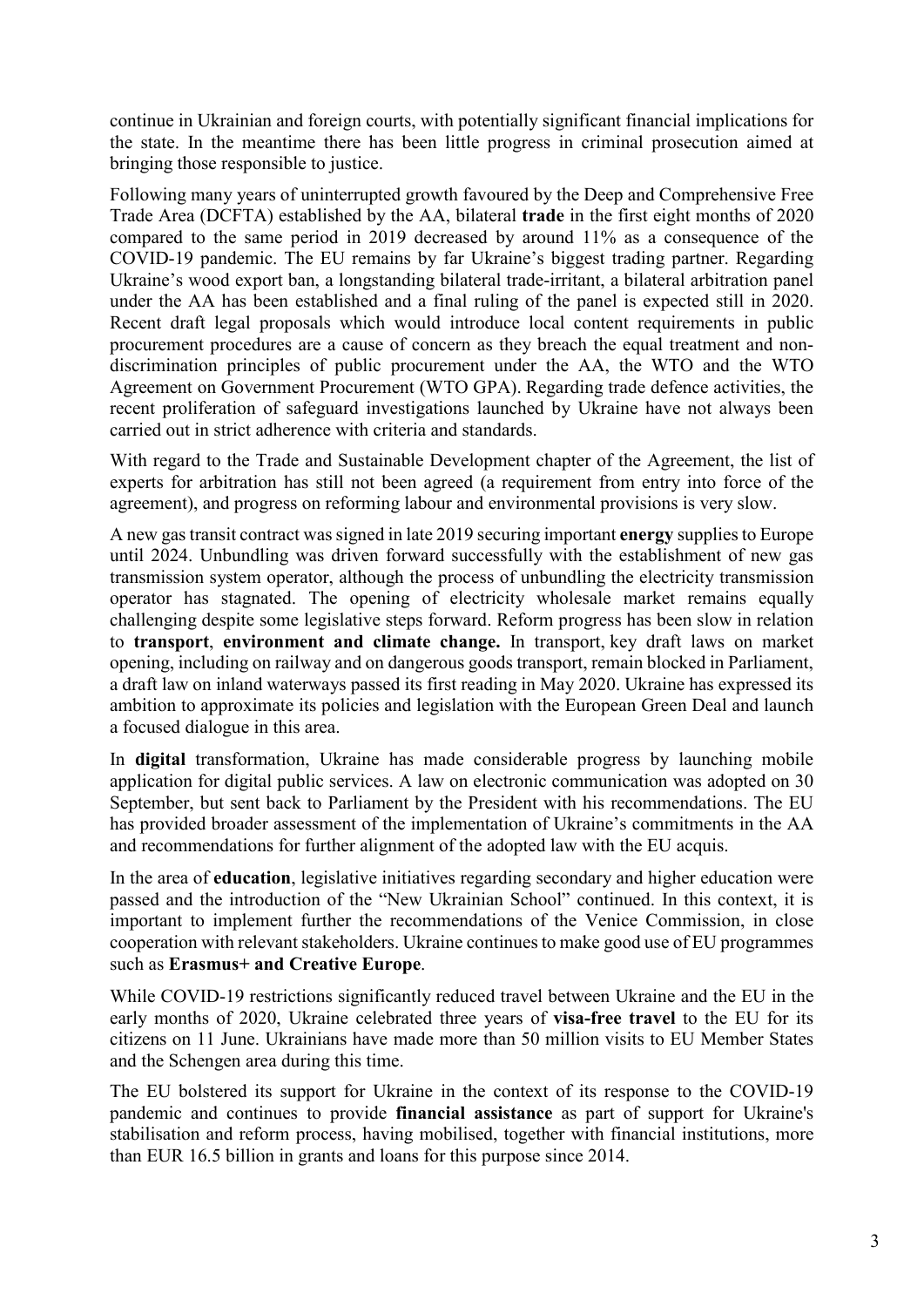## **2. Political dialogue, good governance and strengthening institutions**

#### **2.1 Democracy, human rights and good governance**

Following the presidential and parliamentary elections held in 2019, the "Servant of the People" party associated with President Volodymyr Zelenskyy achieved parliamentary majority and formed a Government. A new Prime Minister and a number of new Ministers were appointed following a Government reshuffle in March 2020.

Since the launch of a **decentralisation reform** and during the course of 2015-2019, 4492 local communities merged voluntarily into 983 larger amalgamated communities covering 41% of Ukraine's territory. The remaining 6469 communities were included into enlarged communities under a compulsory amalgamation process in 2020. In May 2020, the Cabinet of Ministers finalised the process by approving the list of a total 1469 amalgamated communities. In a number of cases, local communities claimed a lack of proper consultation and arbitrary decisions on amalgamation by the executive authorities. The new territorial structure at local and sub-regional level includes 31 communities located in the territories of Donetsk and Luhansk not controlled by the government, but does not cover the illegally annexed Crimea and Sevastopol. A new sub-regional (rayon) structure was also approved reducing the number of rayons from 490 to 138 which also includes non-government-controlled areas in the east and the illegally annexed Crimea and Sevastopol. While amendments to the Budget Code secure direct allocation to the budgets of local communities 60% of personal income tax (PIT) collected on their territory, the authorities plan on comprehensive reform of internal structures of the local self-government and its relations with central authorities, including in Constitution.

A new **Electoral Code** harmonising the rules for all types of elections, was adopted in December 2019 and has entered into force, ahead of nationwide local elections in October 2020. The Electoral Code introduces new election systems for parliamentary and local elections. It enfranchises internally displaced persons and other mobile groups of the population. It contains more progressive provisions on gender representation, and improves access to elections for persons with disabilities. In July 2020, shortly before the start of the electoral process, Parliament addressed some of the technical shortcomings, strengthened electoral justice and introduced new important changes to the electoral rules. According to the Preliminary Conclusions of the OSCE-ODIHR Limited Election Observation Mission for 2020 local elections, the revised Code does not address a number of ODIHR's long-standing priority recommendations.

Nationwide **local elections** were held on 25 October. Elections were held neither in the illegally annexed Crimea and Sevastopol nor in the non-government-controlled areas in the east. In addition, elections were not held in 18 communities in the government-controlled part of Donbas.

The elections were competitive and were characterised overall positively by domestic and international observers, although various irregularities and legal shortcomings were recorded. COVID-19 posed an additional challenge to the organisation of the elections.

The National **Human Rights** Strategy, adopted in 2015, reached the end of itsfive year duration in 2020. A new Strategy has been elaborated by the current administration, following a consultative process, and it is pending approval. Following the adoption of the new Strategy,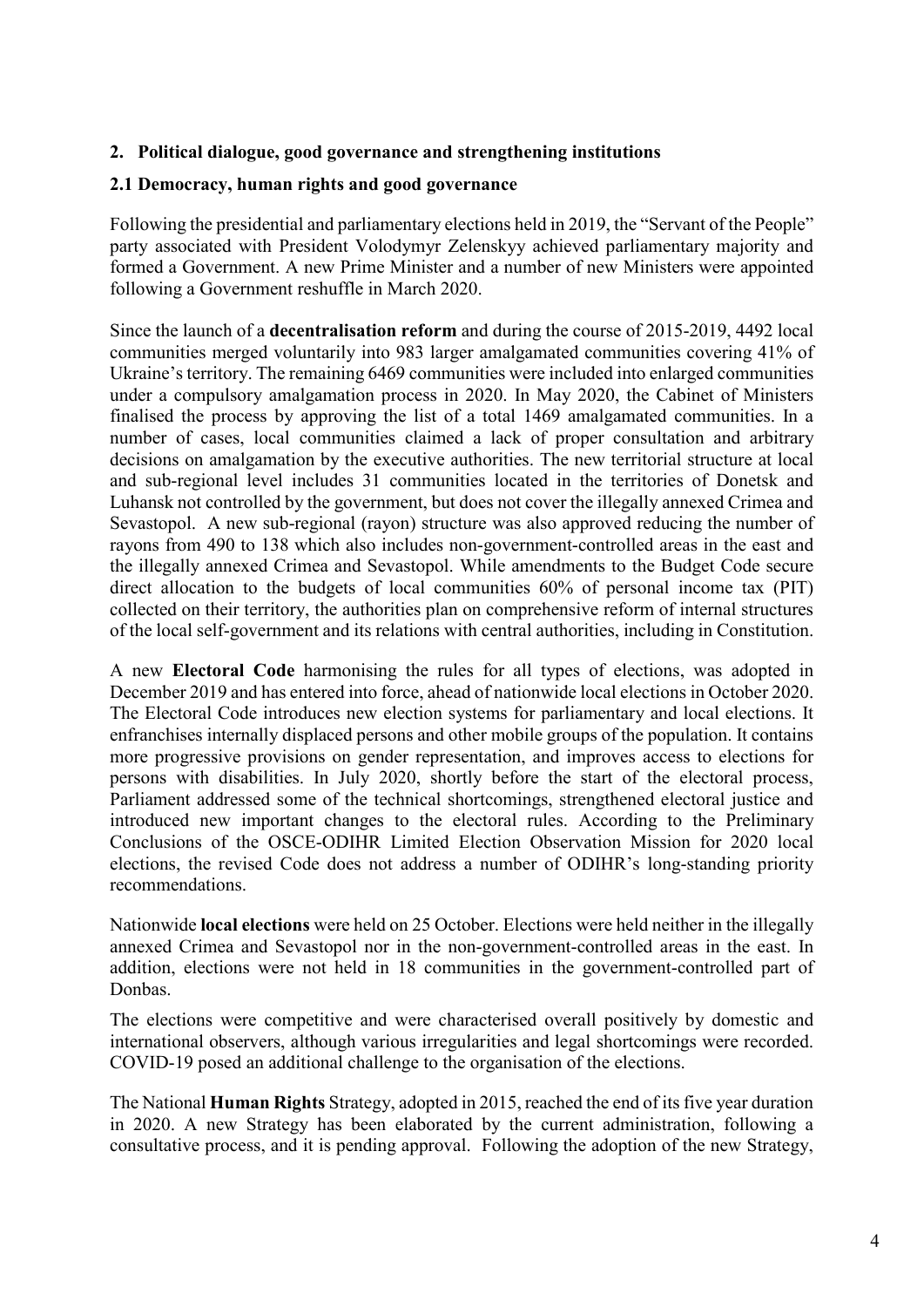a new Human Rights Action Plan is foreseen to be elaborated, under the lead of the Ministry of Justice, containing clearer results indicators.

The situation **in the illegally annexed Crimean peninsula** continued to deteriorate in 2020. Forced disappearances, politically motivated prosecutions and torture to extract false confessions appear to remain a recurring practice among *de facto* "authorities". Freedom of expression remains suppressed through administrative decrees and court-imposed sanctions against individuals sharing content on social media. Ethnic Ukrainians and those using the Ukrainian language face targeted discrimination. Access to education in Ukrainian remains severely curtailed. 45,000 Crimeans have been displaced. Around 300,000 Russian citizens seem to have been relocated to Crimea. The Decree signed by President Putin in March 2020 officially prevents "foreigners" from owning land throughout a major part of Crimea and Sevastopol. OHCHR estimates that 9,747 or more Ukrainian citizens who have not taken Russian citizenship face the risk of their land being subject to "enforced sale or nationalisation" within 12 months.

Reports also indicate continuing systematic attempts to destroy Crimean Tatar identity and cultural heritage. *De facto* "authorities" disproportionally detain and impose fines on Crimean Tatars protesting against their arrest and persecution of representatives of their community. The activities of the Crimean Tatar Mejlis remain banned under Russian legislation with wideranging restrictions against the community, especially against its leadership. *De facto* "authorities" in Crimea have not officially registered the independent **Orthodox Church of Ukraine** (OCU). The church's "unofficial" nature leaves it open to seizure of property, as well as other forms of administrative harassment.

Human rights and fundamental freedoms continue to be severely curtailed by armed groups **in non-government controlled areas (NGCA) of eastern Ukraine**, including through targeted killings, arbitrary and incommunicado detention, sexual and gender-based violence, torture and arbitrary violation of property rights. Freedom of media as well as freedom of religion or belief remains severely affected in these areas, where civic space is also highly restricted.

The **humanitarian situation in eastern Ukraine** presents a fundamental challenge for the sixth consecutive year. More than 3.4 million people on both sides of the line of contact remain in need of humanitarian assistance and protection. Indiscriminate shelling of civilian infrastructure, water stoppages and electricity cuts, environmental damage and problems of limited humanitarian access to NGCA continue, while humanitarian funding is constantly decreasing. According to the UN Office for the Coordination of Humanitarian Affairs, current funding only covers [2](#page-5-0)8% of the 2020 UN Humanitarian Response Plan.<sup>2</sup> The situation is particularly grave in the sectors of health, food and livelihood, shelter, protection, preparation for winter and accessto basic infrastructure and utilities(including water provision). The effects of COVID-19 in the conflict area have also been dramatic: entry/exit crossing points have been all but completely sealed-off for civilians since mid-March 2020, blocking access to pensions and social payments for hundreds of thousands of civilians residing in NGCA, seriously deteriorating the well-being of the population. International aid humanitarian cargos have passed on, but with extreme difficulties and in smaller numbers than planned. The economic repercussions of COVID-19-related measures have affected the socio-economic welfare of

 $\overline{a}$ 

<span id="page-5-0"></span><sup>&</sup>lt;sup>2</sup>[https://www.humanitarianresponse.info/sites/www.humanitarianresponse.info/files/documents/files/ukraine\\_20](https://www.humanitarianresponse.info/sites/www.humanitarianresponse.info/files/documents/files/ukraine_2020_revised_hrp_due_to_the_covid-19_pandemic_-_9_jun_2020.pdf) 20 revised hrp due to the covid-19 pandemic - 9 jun 2020.pdf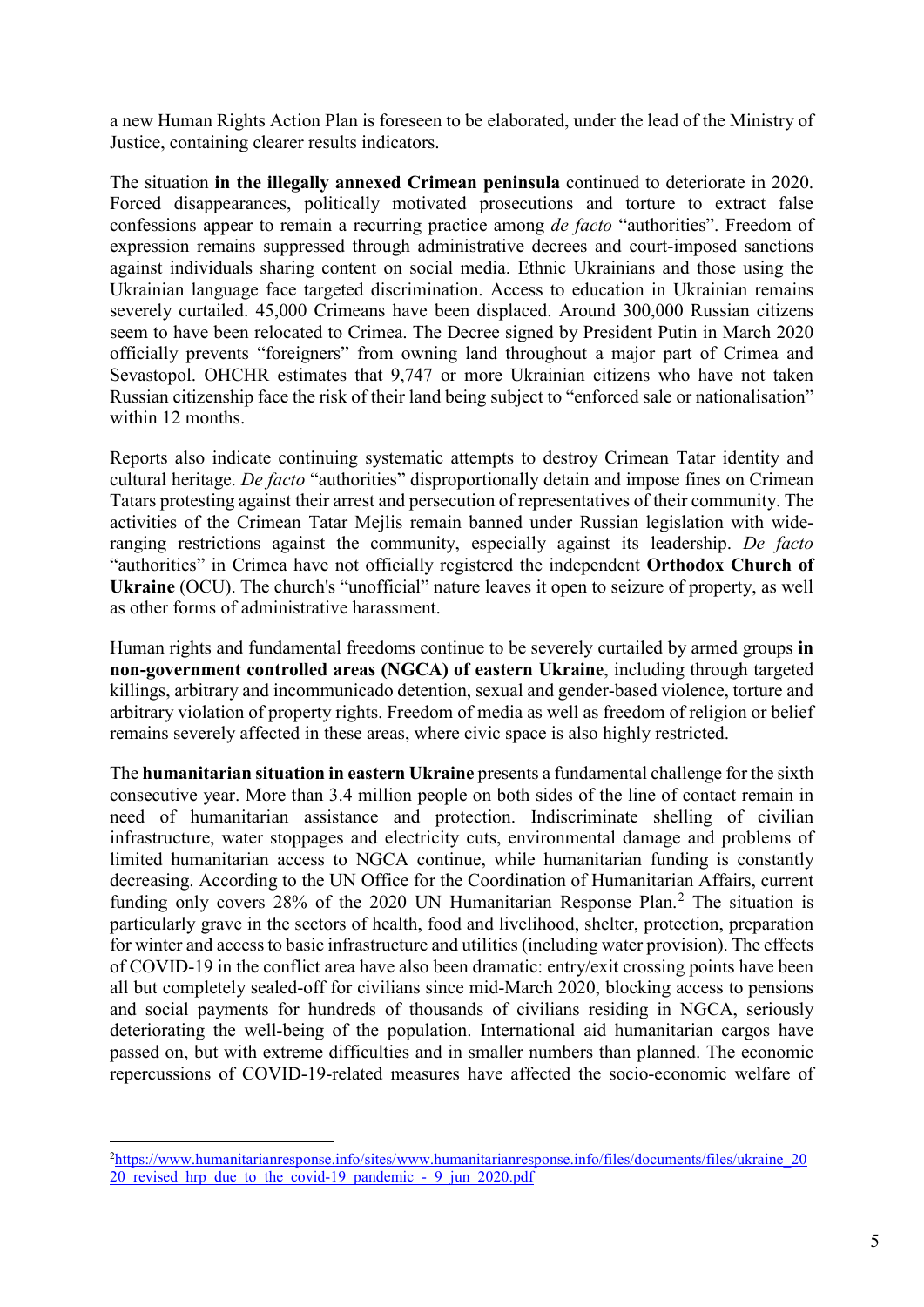conflict-affected people adversely. Large-scale wildfires in October 2020 heavily affected Luhansk oblast, including significant damage to the Stanitsya Luhanska bridge.

Under the new Electoral Code, enfranchising **Internally Displaced Persons** (IDPs), the latter were able to vote in the nationwide local elections held on 25 October. There has also been progress in implementing by-laws on the access of IDPs to social benefits, especially for IDPs with special needs. However, IDPs continue to face difficulties in the exercise of a number of civic rights, including access to employment and healthcare services. The payment of social benefits and pensions remains one of the major concerns, overall in the NGCA where they remain suspended. A draft law outlining a mechanism for pension payments is currently under consideration in Parliament. Procedures for crossing the contact line have further improved on the government-controlled side, but the number of crossing points is insufficient and closed since mid-March 2020.

A state policy and mechanisms on remedy and reparation for civilians injured during the hostilities, as well as compensation schemes for lost and damaged property, remain to be established. According to the UN, eastern Ukraine is one of the places most severely affected by mines and unexploded ordnance in the world<sup>[3](#page-6-0)</sup>. In September 2020, Parliament adopted an amendment to the new Law on Mine Action, which defines the specificities of military, humanitarian and operational demining, and creates a number of new agencies, such as the National Mine Action Authority and the National Mine Action Centre.

According to the OSCE, physical or sexual violence affected around 25% of **women** in Ukraine over the age of 15.[4](#page-6-1) A 72% rise in the number of calls to the national Domestic Violence Hotline<sup>[5](#page-6-2)</sup> was recorded between February and May 2020, illustrating a negative impact of the COVID-19 crisis on the domestic violence situation, similar to other affected countries. In Ukraine, women represent over 83% of healthcare workers, who are most exposed to infection. Ukraine has yet to ratify the Istanbul Convention and has not yet ratified the Rome Statute of the International Criminal Court (ICC). The constitutional amendments adopted in 2016 allowing the ratification contained a transitional provision that ended in June 2019.

OHCHR documented some violations related to discrimination, hate speech and violence targeting members of Ukraine's plethora of minority groups.<sup>[6](#page-6-3)</sup> Marches marking International Women's Day were held peacefully. The Kyiv Equality March was held online due to ongoing COVID-19 related restrictions. The Roma minority continues to remain a particularly vulnerable minority group due to a lack of access to identification documents, adequate education or poverty reduction actions.

Freedom of the **media** remain broadly respected in Ukraine, notable achievement in the context of ongoing Russian disinformation campaigns. Physical attacks (some with fatal consequences) and acts of intimidation of journalists and media professionals continue to occur. Investigations into the killing of the prominent journalist Pavel Sheremet in 2016 have yet to bring results. While oligarch-owned outlets continue to dominate the media landscape, the Public Broadcasting Service (PBS) remains underfinanced hampering the functioning of the channel. Ukraine still needs to adopt the audio-visual media legislation that would align this with EU law, Ukraine's commitment within the Association Agreement. The envisaged law is important

 $\overline{a}$ 

<span id="page-6-0"></span><sup>3</sup> <https://www.unhcr.org/news/stories/2019/4/5ca200c04/clearing-landmines-ukraine-careful-step-time.html>

<sup>&</sup>lt;sup>4</sup> OSCE Survey on the Well-being and Safety of Women, 2019: [https://www.osce.org/secretariat/413237](https://www.osce.org/secretariat/413237?download=true)

<span id="page-6-2"></span><span id="page-6-1"></span><sup>5</sup> Hotline run by civil society organisation "La Strada"

<span id="page-6-3"></span><sup>6</sup> [https://www.ohchr.org/Documents/Countries/UA/ReportUkraine16Feb-15May2019\\_EN.pdf](https://www.ohchr.org/Documents/Countries/UA/ReportUkraine16Feb-15May2019_EN.pdf) (pp. 20, 22)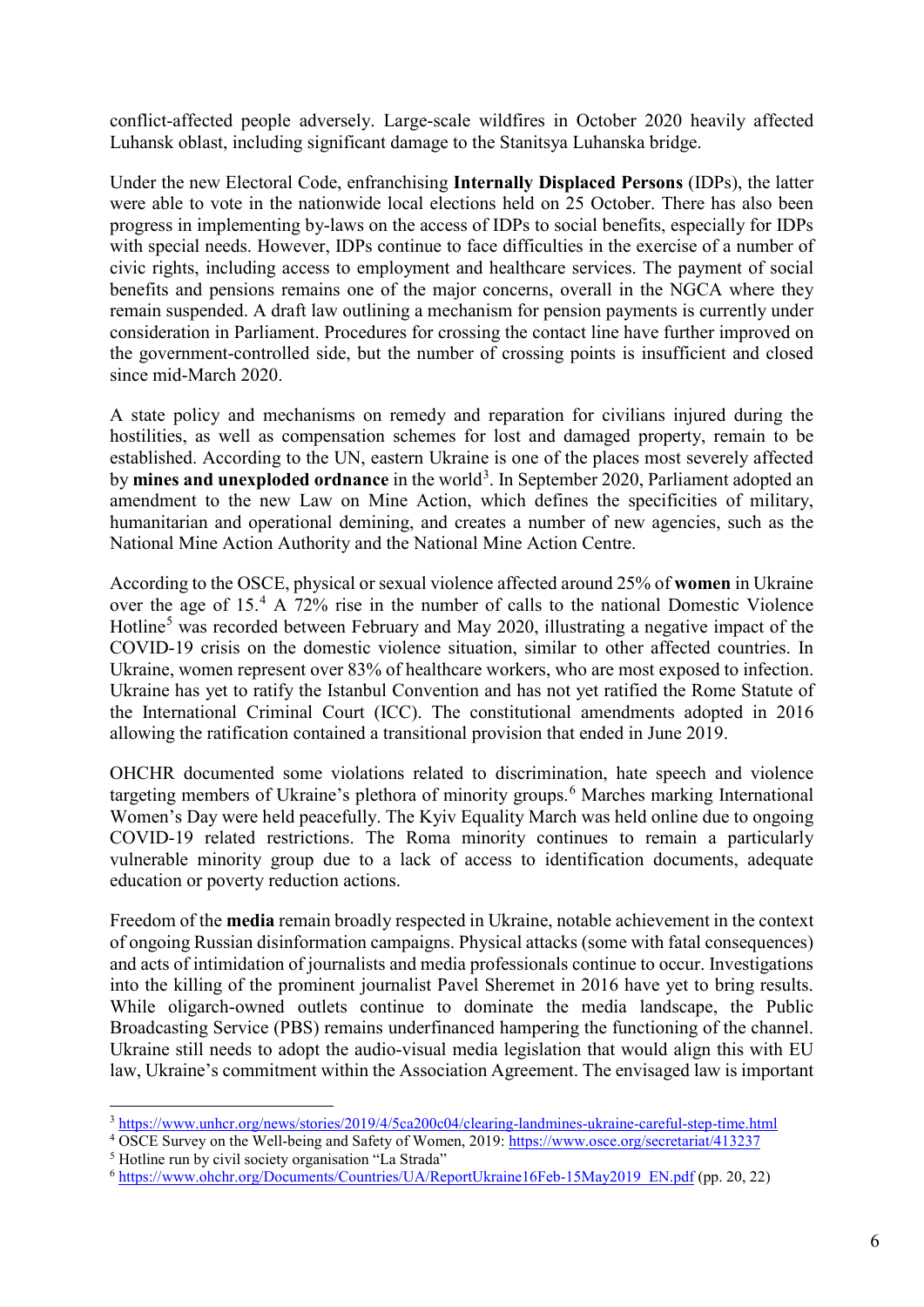for enhancing the role of the National TV and Radio Council, vital institution in ensuring the transparency of media ownership, providing equal conditions for actors on the media market and resilience against disinformation.

The Law on Secondary **Education**, adopted by Parliament on 16 January 2020 aims to implement the remaining recommendations of the Venice Commission following its assessment of the 2017 Framework Law on Education. At the same time, Ukraine is yet to adopt a Law on National **Minorities,** which is a recommendation made by the Venice Commission on Ukraine's adoption of the Law on State Language in May 2019. Some representatives of minority groups continued to voice concerns regarding the diminishing space for their linguistic identity in the absence of a dedicated law that that sets outs and regulates these rights. The State Service of Ukraine on Ethnic Policy and Freedom of Conscience was established during the second quarter of 2020, and is expected to develop - in close cooperation with representatives of national minorities and international interlocutors - a national strategy for minorities, and to contribute to the Law on National Minorities.

Despite challenges, Ukraine's **civil society** continues to play an active role in the promotion and oversight of reforms, as well as monitoring of AA implementation.

A series of institutional reorganisations following two successive governments and changes to the civil service **(public administration)** legislation simplifying dismissal of senior civil servants led to the replacement of more than one-third of top management posts in Ukrainian ministries and agencies. This coincided with suspension of merit-based recruitments to the civil service during COVID-19 quarantine measures leading to the appointment of over 7000 civil servants without competition, including 60 high-level posts. The Government prepared draft changes to the Law on Civil Service to address some of these challenges however the legislative proposal was rejected end of September 2020. Similar legislative attempt is ongoing at the proposal of a member of Parliament, pending adoption. A human resources management information system was launched in seven ministries in late 2019 and early 2020, while the Government approved the concept of civil service salary reform reflecting lessons learned from the introduction of Reform Staff Posts. A unified portal of civil service vacancies (career.gov.ua) was modernised, reflecting increasing interest in the civil service. A unified regulation on organisation of ministries was also adopted. After several years of preparatory work, the draft Law on general administrative procedure initiated by the Government, passed the first reading in Parliament in September 2020.

In digital transformation, Ukraine has made considerable progress. The newly-formed Ministry of Digital Transformation proceeded with **e-government** and administrative service modernisation reforms including development of the network of unified service centres at the local level. The Ministry has also led the effort of moving forward with a unique government inter-operability system TREMBITA, creating new interface "DIYA" for users of digital public services, and implementing some flagship public service initiatives, such as "e-baby".

The Ukrainian Government includes a Deputy Prime Minister for European integration, who is expected to work closely with the Parliament Committee on EU integration. A Government-Parliament platform established in 2019 was re-launched following the appointment of a new Deputy Prime Minister in June 2020. A joint Government-Parliament Road Map on legislation linked to the AA was updated in 2019. The current Government programme includes a section dedicated to implementation of the AA, which is defined as a priority.<sup>[7](#page-7-0)</sup> Among a number of

 $\overline{a}$ 

<span id="page-7-0"></span><sup>&</sup>lt;sup>7</sup> Decree of the Cabinet of Ministers of Ukraine of June  $12<sup>th</sup> 2020$  № 471 on the adoption of the Government programme:<https://zakon.rada.gov.ua/laws/show/471-2020-%D0%BF?lang=en#Text>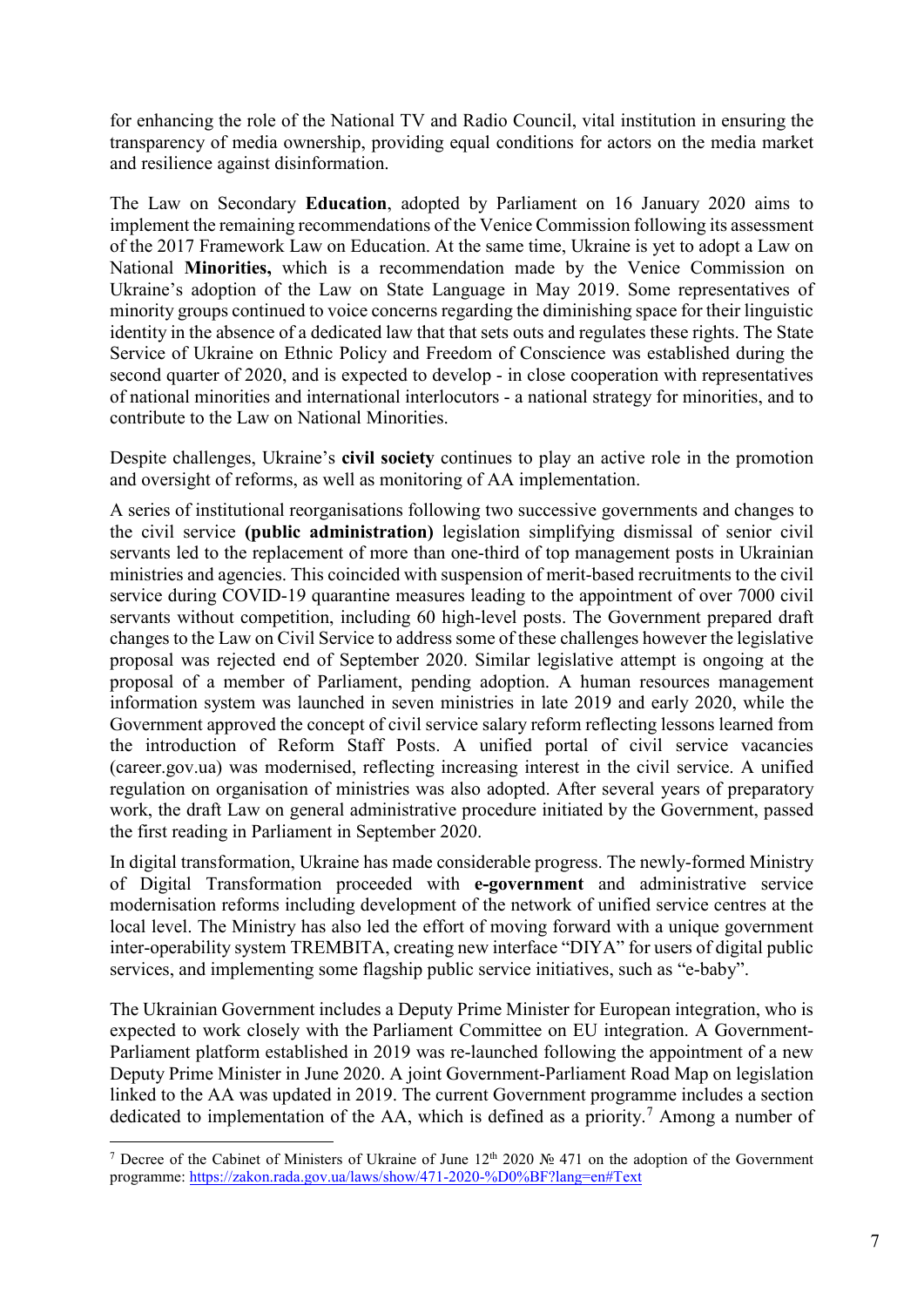renewed initiatives to prioritise and better coordinate legislative reforms relating to AA implementation with stakeholders including Parliament and the President's Office, the Government launched a new high-level working group (Coordination Commission) chaired by the Prime Minister and focused on AA-related legislation in September 2020.

## **2.2. Foreign and security policy**

According to updated UN (OHCHR) estimates, as of 30 September 2020, at least 3,368 civilians have been killed (including 298 on board of MH17 flight on 17 July 2014) and over 7,000 injured since the beginning of the conflict in eastern Ukraine. This includes 1,109 civilian casualties caused by mines and explosive remnants of war (335 killed and 774 injured), amounting to 10% of total civilian casualties. OHCHR estimates the total number of conflictrelated deaths (civilians and combatants) at 13,200, comprising 3,365 civilians, an estimated 4,150 Ukrainian forces and some 5,700 members of armed groups. <sup>[8](#page-8-0)</sup>. The total number of conflict-related injuries (civilians and combatants) is estimated at 31,000-35,000: 7,000–9,000 civilians, 11,000–12,000 Ukrainian forces and 13,000-14,000 members of armed groups.

Russia-backed armed formations in eastern Ukraine have continued to violate Ukraine's territorial integrity, sovereignty and independence. **Violations of the ceasefire in eastern Ukraine** continued to be reported by both the Organisation for Security and Cooperation in Europe Special Monitoring Mission (OSCE SMM) and the Ukrainian armed forces, albeit at significantly lower levels since the entry into force of the recommitment to ceasefire, entered into force on 27 July. The work of the OSCE SMM continues to face obstacles, mainly in areas not controlled by the Government (NGCA), in particular those close to the Russian border. De facto "authorities" in NGCA have further hindered OSCE SMM movement across the line of contact for several months under the pretext of COVID-19 measures.

An estimated 200,000 **Russian Federation passports** have allegedly been issued to residents of self-proclaimed separatist entities in eastern Ukraine, according to the Ukrainian Joint Forces Operation, since the decree signed by Russian President Putin in April 2019 and further measures enabling the simplified issuing of such passports, in violation of Ukraine's sovereignty and the objectives and provisions of the Minsk agreements.

Russian passport holders living in parts of Donbas temporarily outside Government control were encouraged to vote in the Russian constitutional amendments referendum from 25 June to 1 July 2020 in settlements of the Russian Rostov region. Special bus trips were organised by the Russia-backed de facto "authorities" to facilitate this. In violation of international law, voting on constitutional amendments in Russia was organised on the Crimean peninsula.

Russia's **maritime inspection regime**, launched in June 2018, of all vessels going through the Russia-controlled Kerch Strait on their way to or from Ukrainian Sea of Azov ports, has remained in place, affecting many EU-owned, EU-flagged or EU-bound vessels, although during the COVID-19 pandemic delays faced by vessels were reduced significantly. However, the delays increased again as of June. The accompanying Russia-imposed discriminatory delays in the strait have resulted in additional costs for ship-owners worldwide. They have also had negative consequences for the Ukrainian Sea of Azov ports and the region, which have already suffered economically since 2014 due to their vicinity to the conflict area in eastern Ukraine.

Four individuals, three of whom have Russian nationality and one Ukrainian nationality, have been charged in June 2019 with crimes for their role in the downing of **Malaysian Airlines** 

<span id="page-8-0"></span>8 [https://www.ohchr.org/EN/Countries/EN ACARegion/Pages/UAReports.aspx](https://www.ohchr.org/EN/Countries/EN%20ACARegion/Pages/UAReports.aspx)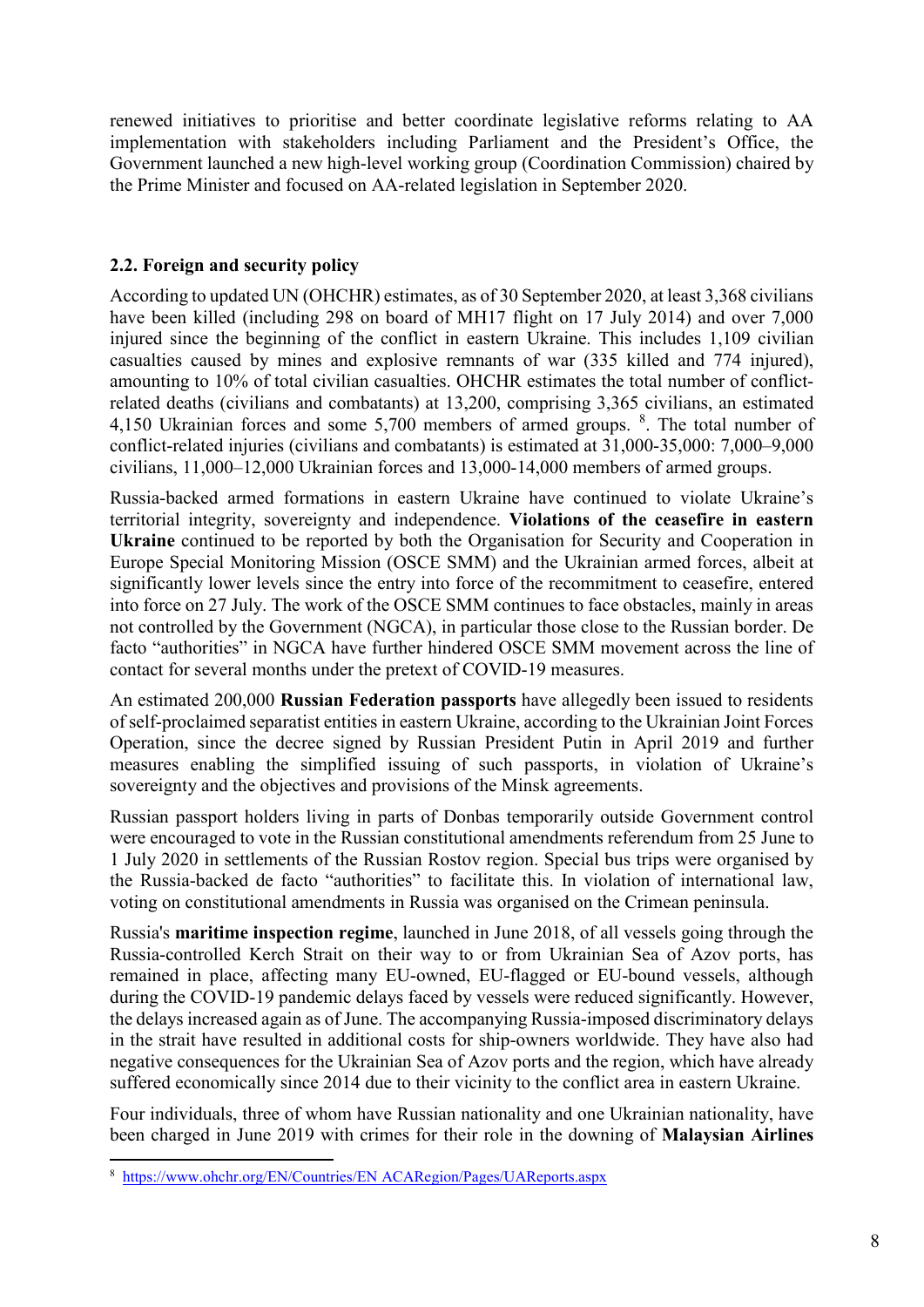**Flight MH17** over eastern Ukraine on 17 July 2014, resulting in the death of 298 people. The criminal trial against these four suspects started on 9 March 2020. Legal proceedings are taking place under Dutch law before the District Court of The Hague.

For the first time in three years, a "Normandy Four" Summit took place in Paris (December 2019), resulting in a renewed engagement in the talks on the **implementation of the Minsk agreements,** both at Trilateral Contact Group and Normandy levels. Russia has yet to reciprocate several constructive initiatives and steps taken by Ukraine. As regards the specific commitments agreed in Paris, with the notable exceptions of the release and exchange of detainees and a re-commitment to the ceasefire, which entered into force on 27 July, which has held largely, progress has been limited so far: no additional disengagement areas have been established, no de-mining plan has been adopted, no new entry-exit crossing points and no new measures to implement the political provisions of the Minsk agreements.

Since 21 March, the Line of Contact has been closed with no crossings any longer allowed for citizens and strong restrictions introduced for international actors. As of June, some easing was made possible with two of the five Entry-Exit Crossing Points allowed to operate, though in a very restricted manner. Non Government Controlled Areas (NGCA) imposed a *de facto* visa system, requiring pre-approval before being allowed to cross from NGCA to Government Controlled Area. Compared to pre-COVID times, only an estimated 2% of the earlier one million crossings per month are currently taking place. OSCE Special Monitoring Mission freedom of movement continues to be severely strained by the closure of the Line of Contact. Deliveries of humanitarian aid to NGCA remain difficult.

Ukraine has improved its cybersecurity in cooperation with EU and international partners, while further alignment with EU law is needed on information systems protecting Ukraine's critical infrastructure.

Parliament adopted in September amendments to the 2018 Mine Action Law. The amendments foresee the chairmanship of the 'National Mine Action Authority' and Secretariat to be in the hands of the Ministry of Defense. Its operationalisation should allow military, humanitarian and operational demining.

Ukraine has until May 2020 aligned itself with the EU on 81% of its Common Foreign Security and Defence Policy declarations.

## **2.3 Justice, Freedom and Security**

Following a transparent selection procedure and appointment of its judges, the new **High Anti-Corruption Court** (HACC) began operating officially on 5 September 2019, its mandate focused on high-level corruption cases. Building the capacity of the Court, including through recruitment of staff, has continued. A law was passed providing the HACC with permanent premises in June 2020, but some outstanding issues need to be resolved before the Court can take ownership allowing adaptation of the premises to its needs. The first year of activity of the HACC resulted in 16 verdicts in high-level corruption cases, in some cases leading to lengthy prison sentences. Through respect of high professional standards, the HACC is building up a track record. The **National Anti-Corruption Bureau of Ukraine** (NABU) has continued its work based also on improvements to its capacities granted in 2019 (autonomous wire-tapping powers, automatic access to the register of electronic asset declarations). An e-case management system has been developed for NABU and the Specialised Anti-Corruption Prosecutor's Office (SAPO), but has yet to be launched. NABU has, in cooperation with SAPO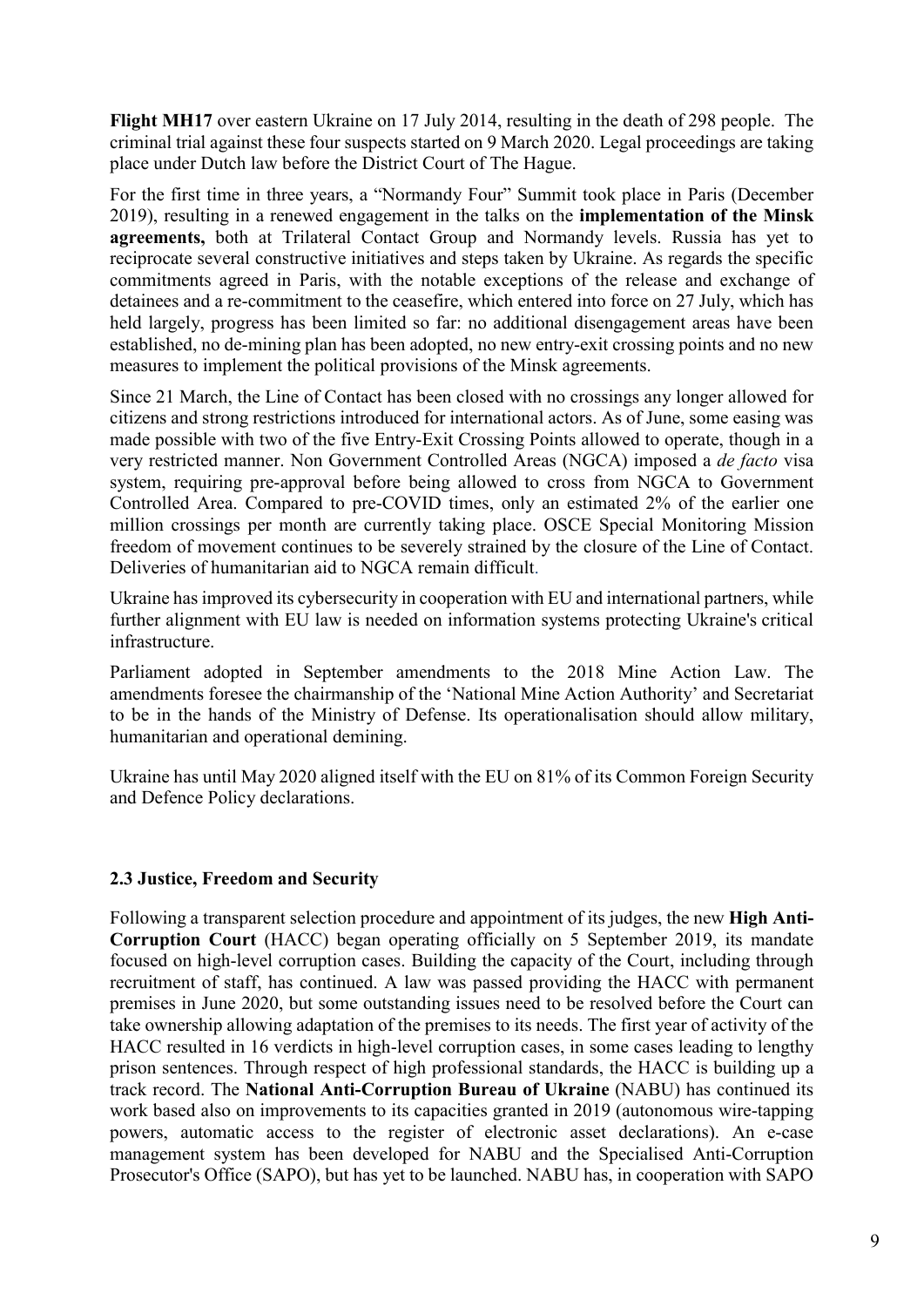since its establishment in 2015, launched 986 pre-trial investigations in high-level corruption cases. NABU has submitted a total of 265 cases to the courts, resulting in 41 convictions, as the vast majority of cases were blocked in Ukraine's ordinary courts. With HACC now operational, a higher rate of convictions is anticipated.

Political pressure on NABU and its Director has continued. Following constitutional complaints submitted by a number of MPs, the Constitutional Court of Ukraine (CCU) in August declared unconstitutional the 2015 presidential decree appointing the NABU Director, and in September certain provisions of the law on NABU unconstitutional, including the provisions empowering the President to establish NABU, to appoint and dismiss the NABU Director, and to delegate representatives to the panel choosing the Director. While the Director still exercises his functions, the CCU's decisions leave NABU in a situation of legal uncertainty.

While marked by tension, relations between the management of NABU and **SAPO** - as well as cooperation between the two institutions - have improved since the summer of 2019, contributing to HACC verdicts. In August 2020 the head of SAPO, tarnished by allegations of misconduct and lack of independence, resigned, following a period of extended leave. A process for the selection of the future head of SAPO has been launched by the Office of the Prosecutor General. In September, the Parliament filled its quota of seven members in the commission to select a new head of SAPO, despite misgivings by civil society as to the professionalism and integrity of some of those appointed. The selection commission consisting of eleven members – four are appointed by the prosecutorial system – has started its work.

In October 2019, a law was adopted in order to reboot the **National Agency for Corruption Prevention** (NACP), in particular changing its management structure from a collegiate body to a single head. Following an open and transparent selection process that included the participation of international experts, a new head of the NACP was appointed in January 2020. The work of the rebooted NACP had been progressing. In order for electronic asset declaration system to be effective, the Agency must ensure verification of the annual declarations of income and property of public officials. The NACP had been granted access to all relevant registries and databases. More than 900,000 declarations had been received by the NACP by the end-May deadline for 2020 submissions. The Agency was in the process of establishing a system for monitoring the financing of political parties. However, the Constitutional Court of Ukraine (CCU) declared on 27 October elements of the anti-corruption legislation in Ukraine related to the electronic declaration system for public officials and politicians and core powers of the NACP unconstitutional. Further to the CCU decision, the Cabinet of Ministers issued an order on 29 October to reinstate the powers of the NACP.

Following NACP's launch in June of a process to draw up a new anti-corruption strategy for Ukraine for 2020-2024, with a state programme for the implementation of the strategy to follow, the strategy was approved by the Cabinet of Ministers in September sent to Parliament for consideration. It is foreseen to be implemented through a Government approved action plan.

In October 2019, the newly elected Parliament adopted a new law on the **judiciary**. It foresaw the involvement of international experts in the selection and vetting of judicial governance bodies, and a reduction in the maximum number of judges of the Supreme Court from 200 to 100, as well as their renewed vetting. The Venice Commission in its Opinion of December 2019 recommended the revision of some provisions in the law, in particular those related to the Supreme Court, in order to bring it into compliance with the fundamental principle of independence of the judiciary. In March 2020 the CCU found parts of the law unconstitutional,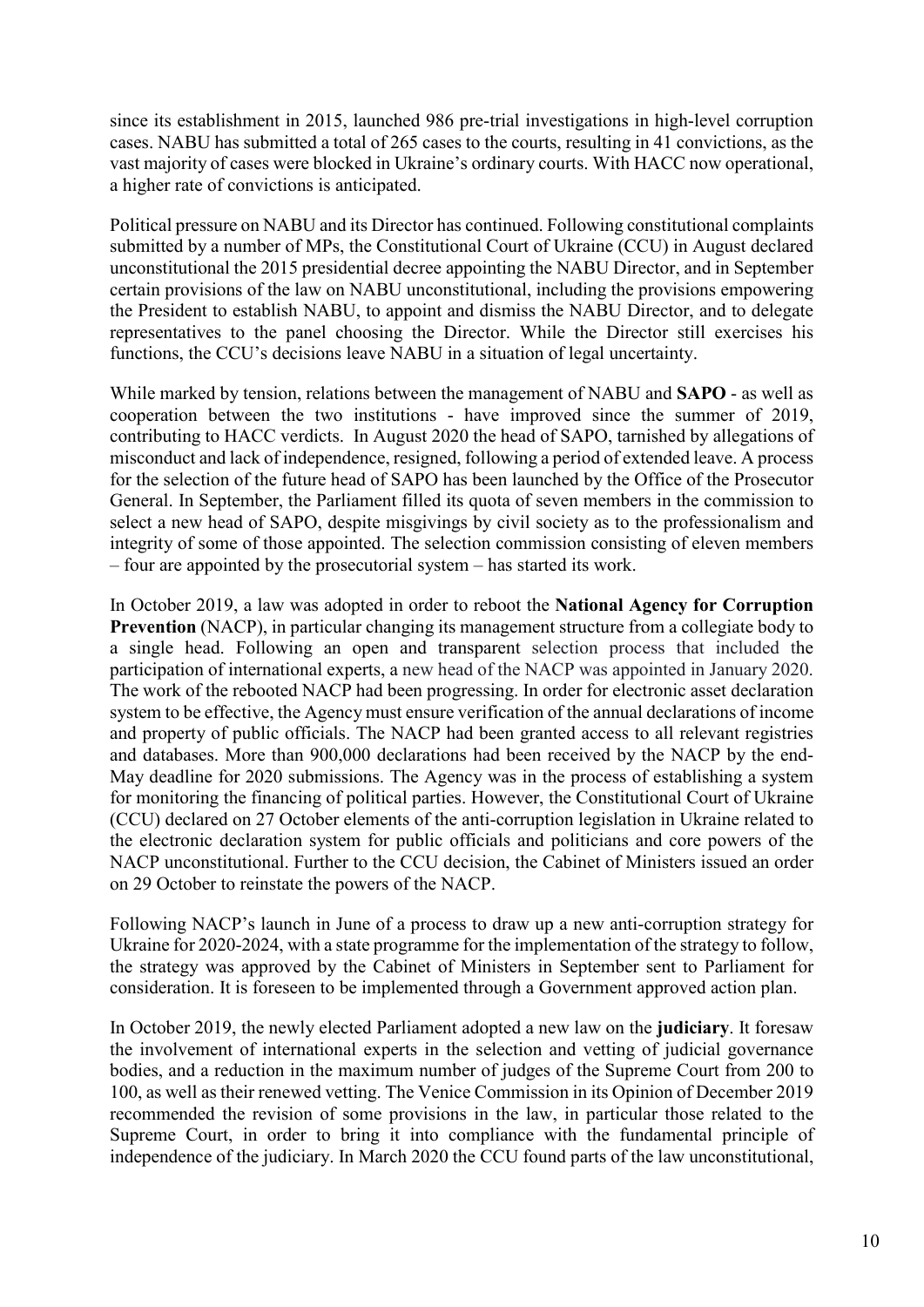in particular regarding the reduction of the number of the Supreme Court judges, the establishment of the new High Qualification Commission of Judges (HQCJ) and of the Integrity and Ethics Commission (additional vetting and disciplinary body at the High Council of Justice (HCJ).

With the entry into force of the law, the mandate of the HQCJ members expired while the establishment of the new HQCJ was blocked, impeding the judicial selection and qualifications evaluation processes. It has been impossible to organise competitions for the recruitment of new judges, and in the meantime there are about 2,000 judicial vacancies. In February 2020, the CCU ruled on the judicial reform from 2016. While the CCU found that the establishment of the new Supreme Court (SCU) was in line with the Constitution of Ukraine, the CCU found part of the liquidation of the (previous) SCU unconstitutional and concluded that its judges should continue to exercise their powers as judges of the new SCU. Draft Law No. 3711 aimed at addressing the above-mentioned issues was registered in Parliament in June 2020. It foresees a weakened role of international experts in the selection process, gives more powers to the unreformed HCJ and it does not provide adequate mechanisms for ensuring the accountability and integrity of its members. A Venice Commission Opinion on the draft law was published in October. On 5 November, a draft law (3711) was returned by the plenary to the Legal Policy Committee to include the Venice Commission recommendations before its repeated first reading. In parallel, Ukrainian authorities work on a separate bill addressing the reform and vetting of HCJ members, as required under the new IMF programme and EU macro-financial assistance (MFA).

On 27 October, the CCU declared unconstitutional parts of Ukraine's anti-corruption legislation related to the electronic declaration system for public officials and politicians, and the core powers of the National Agency for Prevention of Corruption. The decision caused significant public criticism, as it called into question reforms demanded by post-Maidan Ukrainian reform forces and the international community, including through conditions under successive IMF programs, MFA, the Visa Liberalisation Action Plan (VLAP) and the 2014 State building contract. Several legislative initiatives were registered in Parliament aimed at both restoring the anti-corruption legislation and reform the CCU, but remain yet to be considered. A law on reform of the **Public Prosecutor's Office (PPO)** entered into force in September 2019, following the appointment of a new Prosecutor General (PG) with established reform-oriented credentials. This significant reform of the PPO foresees the vetting of all prosecutors in Ukraine, a process that is ongoing and expected to run until December 2020. The new law is expected to lead to a reduction of PPO staff by one-third (from 15,000 to 10,000). The first stage of the process, attestation of some 1,300 prosecutors at the Prosecutor General's Office, was successfully concluded at the end of December 2019, resulting in the dismissal of 55% of prosecutors. The attestations at regional level resulted in 2485 of 3697 prosecutors passing the test (3 % failed). Attestation at local levels has begun, and will be finished by the end of the year, COVID-19 restrictive measures in Ukraine permitting. A growing number of appeals against attestation results have been recorded in court, some of them leading to reversals of previous decisions. In March 2020, the new Prosecutor General was replaced by a successor who pledged commitment to continuing PPO reform. However, the selection of prosecutors for management level positions remains a challenge.

Ukrainian law enforcement agencies are reviewing the legislative framework on **combatting organised crime,** but as of yet no major steps have been taken in this direction. Parliament has adopted amendments to the legislation to criminalise so-called elite "thieves-in-law". A national coordination authority in this area has not yet been defined, but the Strategy on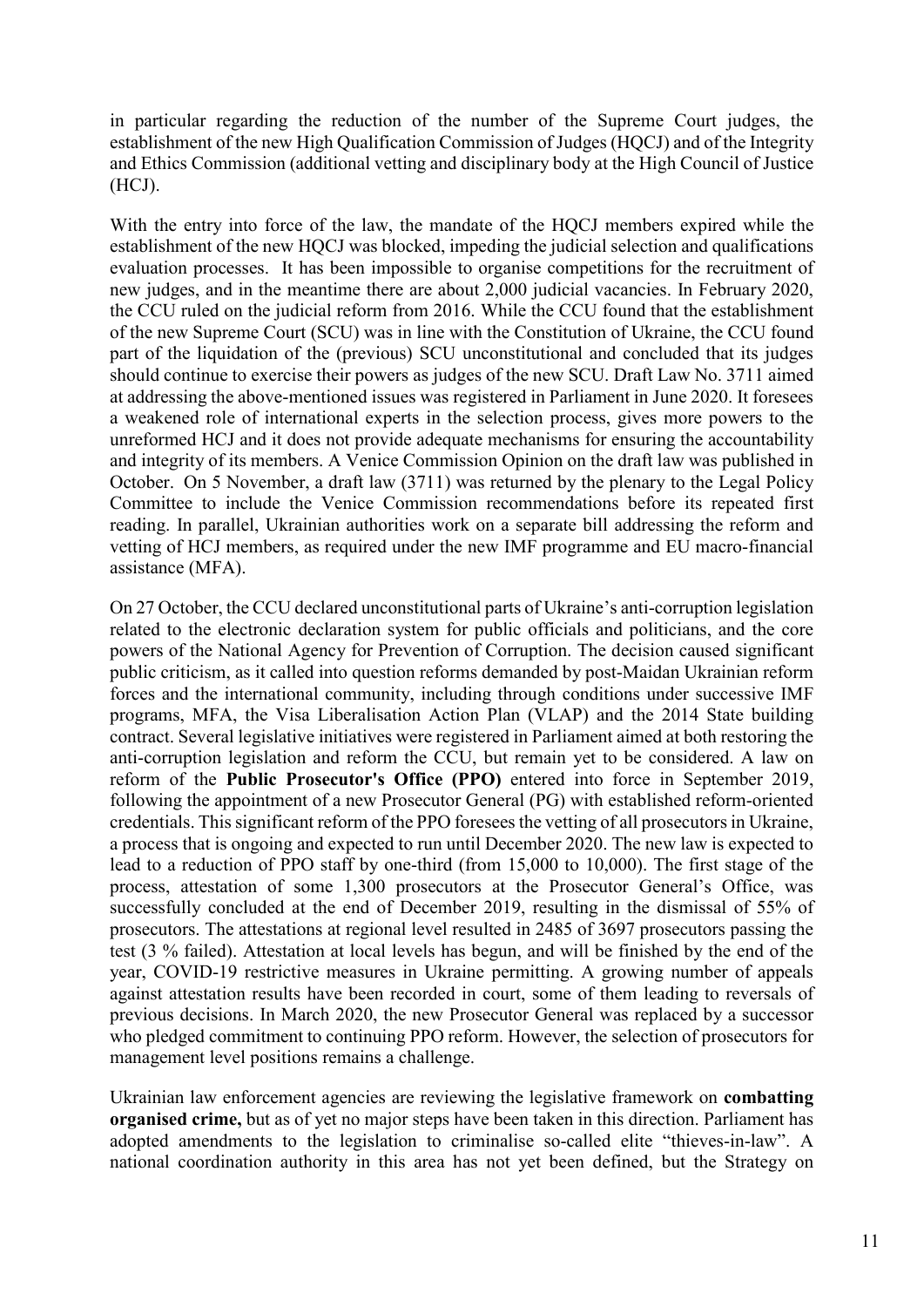Combatting Organised Crime, under approval by the Cabinet of Ministers, provides for its establishment. Current legislation still does not define clear delineation of organised crime functions between law enforcement agencies in charge. The level of cooperation and coordination between law enforcement bodies is still unsatisfactory. Implementation of intelligence-led policing, which foresees improving decision-making from the strategic level down to the operational level, including enhancing interagency cooperation, is at an early stage. The first Serious and Organised Crime Threat Assessment (SOCTA Ukraine) report prepared in 2019 has not yet been approved by all law enforcement agencies concerned.

The **State Bureau of Investigation (SBI)**, operational since November 2018, investigates crimes committed by top officials, law enforcement officers and judges, which do not fall under the special jurisdiction of NABU, along with offences (including corruption) committed by NABU or SAPO staff or by the military. SBI became a state law enforcement body in December 2019 following a legal amendment. The law led to the transfer of investigators dealing with Maidan cases to SBI. The amended law paved the way for the dismissal of the then director of the SBI and established a special procedure for selection of the new director through a Selection Commission. Stipulated deadlines have long passed, but Parliament appointed the three members of its quota in July, and the President changed his quota of three members in September. The selection process has not started yet. The selection of SBI deputy directors was conducted with very short application deadlines and limited transparency. SBI's new organisational structure, approved by the President in February 2020, allowed a reboot of SBI top management through a re-appointment procedure. Recruitment of 400 employees or 40% of staff, including operatives, have been ongoing since May 2020. As of 31 May 2020, the SBI was investigating 16,652 cases, including the Maidan investigations.

In September, the law on **Intelligence Services** was adopted by Parliament. The long awaited law foresees the establishment of a parliamentary oversight committee over civilian security sector agencies. Parliament is expected to consider a draft law on the **Security Service** in the autumn.

The reform of the **National Police of Ukraine (NPU)** has faced significant challenges after the change of NPU's management in September 2019. NPU strengthened its capacity in modern public order management during mass events and protests, but the NPU Development Strategy until 2023 has been pending adoption since the beginning of 2019. A number of crimes committed by police officers remain to be fully investigated and have had a significant negative implication on the public trust in the police.

The **Integrated Border Management (IBM)** Strategy 2020-2025 came into effect in September 2019. A corresponding IBM action plan 2020-2022 has been approved by the Cabinet of Ministers and establishes a strong information coordination role of the State Border Guard Service (SBGS). Support is being provided to the SBGS in order for it to be able to perform its increased responsibility and further development. It was agreed that the criminalisation of smuggling is an indispensable element of border management, but the necessary legislation has not been adopted yet.

A legal package aiming at establishing a new body to deal with serious **economic and financial crimes** has been tabled in Parliament after the withdrawal of an earlier similar legal proposal in the first half of 2020. The creation of the new entity to follow the liquidation of the existing Tax police, is a condition under the EU Macro-financial assistance programme.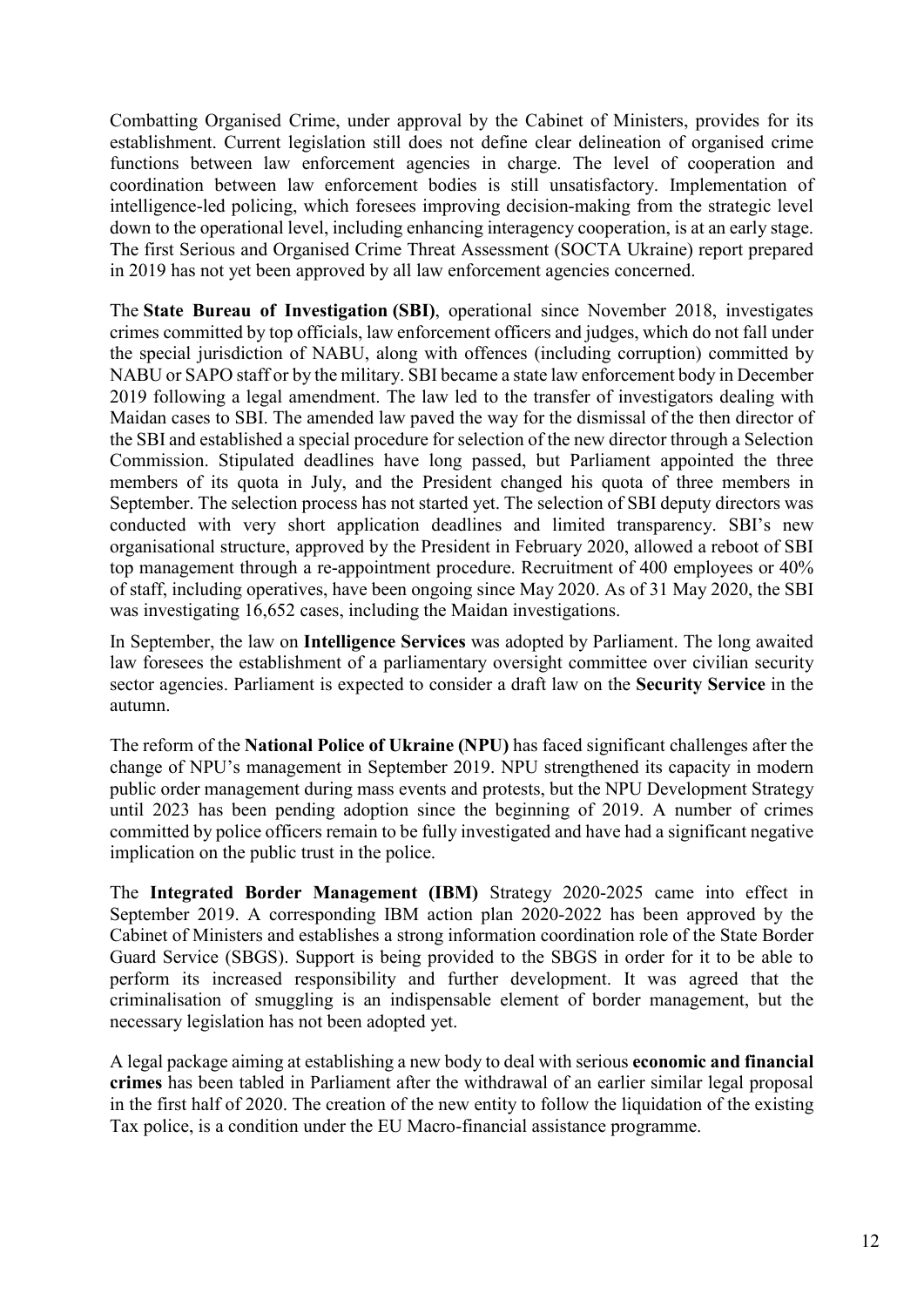#### **3. Economic developments and market opportunities**

#### **3.1. Economic developments**

After decelerating in the last quarter of 2019, economic activity contracted noticeably in early 2020. GDP annual growth rate slowed down to 1.5% in Q4 2019. The 1.3% contraction in Q1 2020 accelerated to a slump by 11.4% in Q2. The index of sectoral economic output lost more than 15% in April, rebounding thereafter to a contraction of 9.6% % in June and 5.3% in July. The recession did not affect all sectors equally. While agriculture and industry contracted by 9.8% and 7.4% year-on-year by August, retail trade expanded by 6%. These differences must be due to the occupational limitations imposed by the Covid-19 related lockdown, as well as to sector-specific factors. Construction sector output declined by 4.6%. Against the backdrop of the economic recession, unemployment deteriorated, though moderately for now. After a minor increase in Q4 2019 already, the unemployment rate reached 8.6% in Q1 and 9.2% in Q2 2020, which remains however below the peak of 10.1% from early 2017. Wage growth moderated significantly down to 7.3% in the first half of the year (5% in real terms), as opposed to 18.0% (9% in real terms) in June 2019. The average monthly wage reached EUR 350.

A lower official interest rate and volatile investor confidence have contributed to the depreciation of the domestic currency. The NBU continued to lower its main refinancing rate, from 11% at the beginning of the year to 6% since mid-June, but has kept it unchanged thereafter despite the very low inflation and bleak outlook, pointing to policy continuation under the new Governor appointed since early July. Since the beginning of the year and by late September, the hryvnia had lost 19%, also due to somewhat eroded confidence in the currency. Indeed, in the first nine months of the year, the NBU's cumulative purchases of foreign exchange amounted to USD 1.1 billion, down from USD 3.6 billion a year ago.

The economic recession is expected to result in a **severe deterioration of the budgetary deficit**, which will test the sustainability of the buffers that Ukraine has managed to build up so far. The steady economic improvements over the past years allowed Ukraine to strengthen its public finances. The budget deficit fell below 2% for the last three years and the consolidated public debt-to-GDP ratio decreased to 44.3% of GDP in 2019, or 51.5% when government guarantees are included. This rather positive environment has enabled the Ukrainian authorities to take a number of **anti-coronavirus crisis measures** including limited and temporary tax relief, as well as one-off income support for pensioners and the most vulnerable. The revised 2020 budget, adopted by Parliament on 13 April, provides for a EUR 2.5 billion coronavirus fund for immediate measures to counter the spread of COVID-19, including support to doctors and procurement of medical equipment. For the first seven months of 2020, consolidated revenues remained stable on a yearly basis, while government outlays increased by 7.6%, or about EUR 1.7 billion. Expenditure for promoting economic activity was up 38%, or almost EUR 700 million, well ahead of healthcare spending, which increased by 11.9% (EUR 240 million). While changes in government expenditure broadly reflect the impact of the policy response to the crisis, spending on public order, security and judiciary also increased by almost 13% (EUR 280 million).

In light of the expected recession-driven deterioration of public finances, Parliament revised the 2020 budgetary deficit to 7.5% of GDP, or the equivalent of USD 10.5 billion. While some of the budget deficit can be financed domestically, the government also has USD 5 billion in external debt repayments falling due in 2020. Against this backdrop, the Executive Board of the **International Monetary Fund (IMF**) approved on 9 June an 18-month Stand-by Arrangement for Ukraine to the amount of USD 5 billion, of which USD 2.1 billion in the form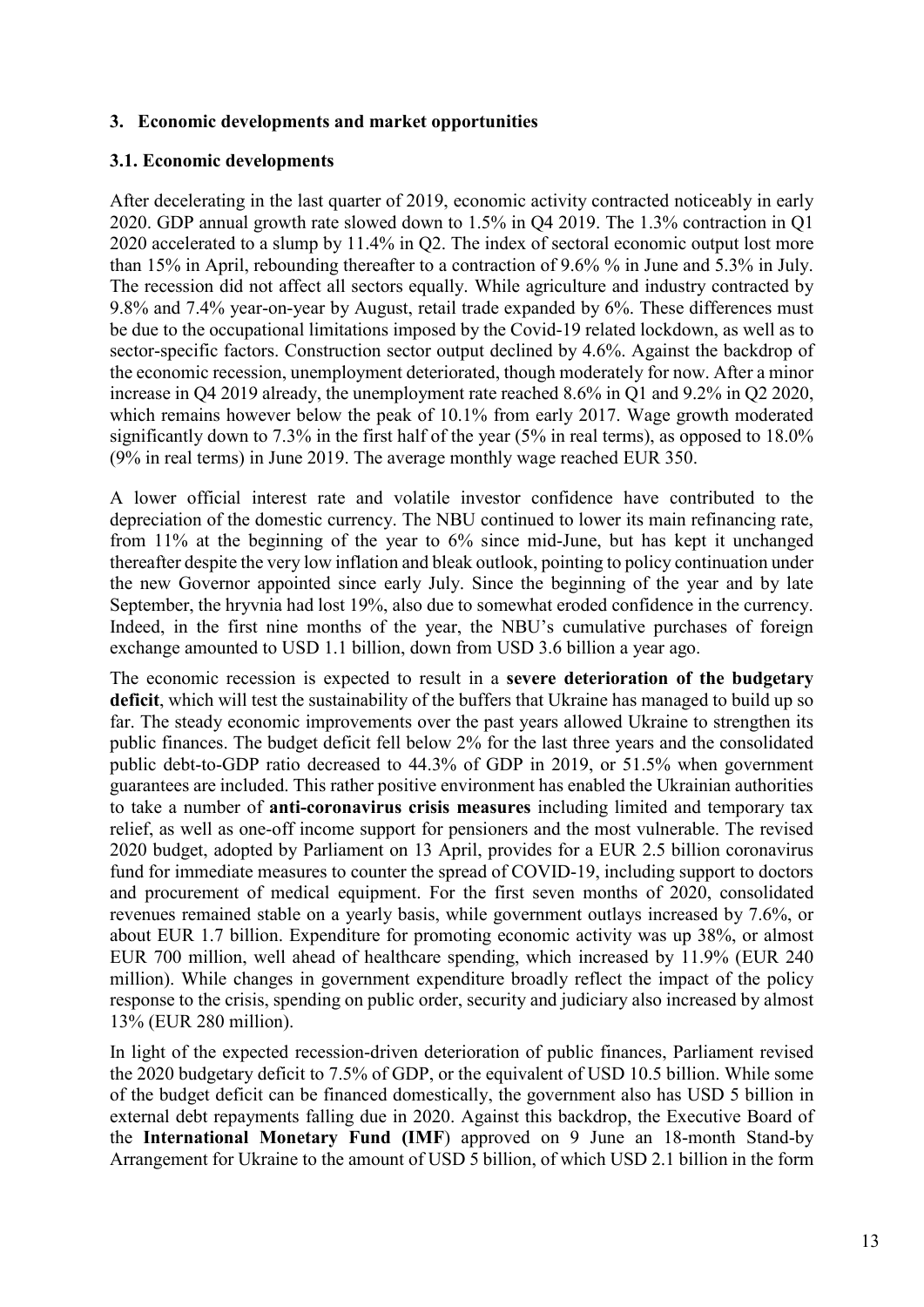of budget support was immediately disbursed. The programme aims to help Ukraine to cope with COVID-19 pandemic challenges and advancing key structural reforms. This support is conditional on Ukraine's commitment to safeguarding achievements to date and advancing a small set of key structural reforms.

Following the agreement of the new Stand-by Arrangement with the International Monetary Fund, the EU approved and disbursed for its part a EUR 500 million loan as part of **its fourth EU macro-financial assistance (MFA) programme to Ukraine**. With this disbursement, the EU has provided Ukraine with EUR 3.8bn in MFA loans since 2014, the largest amount of MFA funds that the EU has disbursed to any single partner country. The EU made **further MFA loans of EUR 1.2 billion** available to Ukraine to help limit the economic fallout from the coronavirus pandemic.

There was little progress in the **budget process reform** in 2020. Despite Budget Code amendments of 2018 providing for a full-scale implementation of medium-term budget planning and the preparation of a new budget calendar, in 2020, the Budget Declaration was not adopted due to difficulties in forecasting linked to COVID-19. Most of the spending reviews started in 2020 have not been finalised. While in previous years, the **debt strategy** planned for a gradual reduction of the public debt levels, in spring 2020 the public debt ceiling was increased from 52% to 61% of GDP. The public deficit ceiling was also increased.

A **reform of the State Audit Service**, launched in early 2020, was not continued following the spring 2020 government reshuffle. The creation of a downsized and more analytical Office of Financial Control was reversed. Ukraine's Public Finance Management strategy and action plan 2020-2024 foresees the strengtheningof state financial control and prevention of financial abuse and fraud with public and local resources. A Strategy for Development of the State Audit Service for the Period until 2024 was developed, which established the basic principles of state financial control. This will start with pilot and a draft Methodology of risk-oriented approach.

The Accounting Chamber of Ukraine launched in early 2020 a Development Strategy on human resources management and organisational reform in early 2020 aiming at developing INTOSAI standards on external audit.

Ukraine continued to implement Single Legal Entity reform in both tax and customs administration according to the obligation under the new IMF programme. The necessary secondary legislation was adopted during July-September, 2020.

The adoption of the law 466 in spring 2020 has been important in implementing Ukraine's Base erosion and profit shifting (BEPS) commitments. Starting from August 1, 2020, electronic-cash registers became operational and have been implemented by the business on a voluntary basis. The mandatory use of the cash registers for all types of taxpayers (with a minor list of exclusions for certain types of activities) should commence gradually from January 1, 2021, and from April 1, 2021. However, there are initiatives in Parliament to keep the wider range of exemptions.

The Ministry of Finance developed the draft secondary legislation on requirement for companies to keep accountancy in line with the standard audit file (SAF-T), as a precondition for implementation e-audit initiative within the State Tax Service. It has been announced about possible adoption of the Law on capital amnesty in the following months.

Adoption by Parliament of the revised Law on **Statistics** focusing on the independence of the State Statistics Service of Ukraine (SSSU) is still pending. The Cabinet of Ministers decided in April 2020 to postpone to a later date **the population census**, initially planned for 2021, due to the COVID-19 pandemic.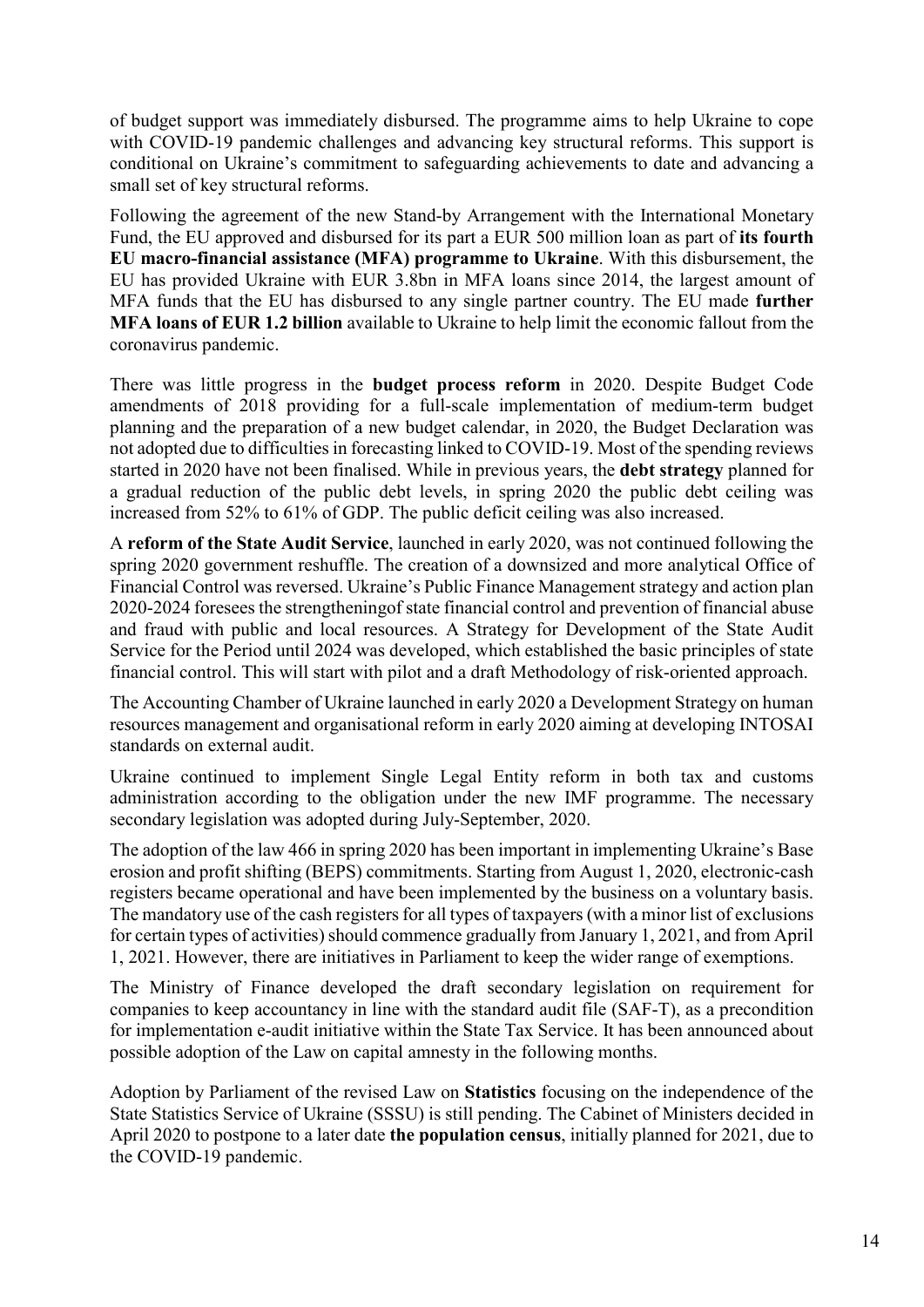The draft law on Basic Principles of **State Agrarian and Rural Development (ARD) Policy** was re-registered in Parliament, but remains to be finalised, notably as regards the status of small farms. Six sub-legal acts regulating the **certification of organic production** and state register of certification bodies have been adopted between January and August 2020. Ukraine continues to strengthen its **geographic indication (GIs) system.** The framework Law on GIs entered into force in January 2020 and a decree regulating the authorised bodies for control of products characteristics was adopted by the Cabinet of Ministers in June 2020. Numerous laws and by-laws are still required to enforce the GI system, including specialised draft laws to regulate GIs for spirit drinks, wines and aromatised wines, agricultural products, foodstuff and traditional specialities guaranteed. The law regulating state controls over genetically modified products is being re-drafted in order to fully align it with EU requirements. Its adoption has been postponed by Parliament for the end of 2020.

After almost 20 years during which sales and purchases of farmland were banned, the Law on Land Turnover modifying the Land Code was adopted by Parliament on 30 March 2020 and endorsed by the President at the beginning of May. **The opening of the land market** is foreseen for 1 July 2021. Until 1 January 2024, land turnover will be limited to physical persons up to a maximum of 100 hectares and the sale of state land will be prohibited. After 2024, state land will be sold through electronic auctions and land registries will be merged and all digitalised. To secure a transparent and inclusive land reform, a set of three laws regulating safeguard measures on decentralisation of land management and State Land e-auction and establishing an independent Partial Credit Guarantee Fund to increase the access of small farms to flexible finance is still pending adoption by Parliament. In the new Land Code, foreign nationals, foreign legal entities and Ukrainian legal entities with foreign participation will not be entitled to buy agricultural land unless otherwise decided in a referendum.

Following the signature in May 2019 of the Bucharest Ministerial declaration, Ukraine is part of the **Common Maritime Agenda for the Black Sea**[9](#page-15-0) (CMA) a unique framework for regional cooperation on maritime affairs and blue economy in the region, which is complemented by its scientific pillar, the **Strategic Research and Innovation Agenda for the Black Sea** (SRIA). The implementation of the Common Maritime Agenda has been launched in February 2020 under the Bulgarian coordination. Ukraine actively takes part to the CMA Steering Group meetings, contributing to the discussion on impact of pandemic on blue economy sectors, future flagship projects and related investment perspectives.

**Fisheries** management towards sustainability of marine resources is being reviewed by the Ukrainian authorities, including the fight against illegal, unregulated and unreported fishing, but reform of the governance remains slow. The adoption of the strategy and relevant action plan was postponed as a result of a further institutional re-shuffle in June 2020. In addition, the implications of the illegal annexation of the Crimean peninsula continue to overshadow technical aspects and international cooperation.

Legislative work continued on aligning the rules **in the area of company law and corporate governance, accounting and auditing,** with EU and international practices. The National Commission for Securities and Stock Market adopted a new Code on Corporate Governance in February 2020, aligned with the latest OECD and G20 recommendations. New regulations have been adopted on supervisory boards committees, remuneration policy and information disclosure by issuers of securities. A new edition of the Law on Joint Stock Companies was adopted in first reading on 16 June 2020, aiming to further align the Ukrainian company law

<span id="page-15-0"></span> <sup>9</sup> https://ec.europa.eu/maritimeaffairs/press/black-sea-ministers-endorse-common-maritime-agenda\_en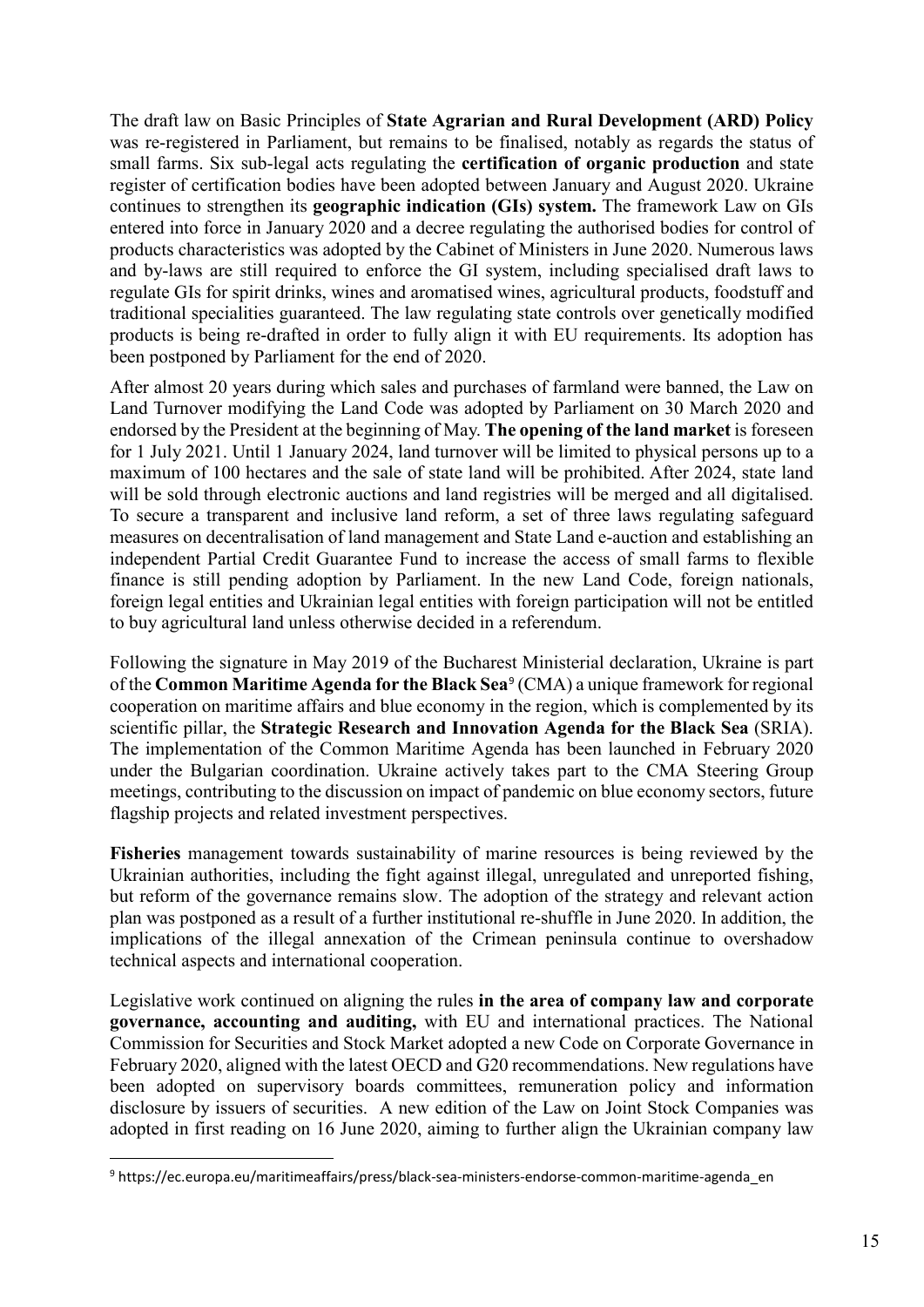with the EU codifying Directive 2017/1132, in particular on mergers and acquisitions. The Audit Public Oversight Body of Ukraine is being strengthened gradually, with EU support. It is already carrying out inspections and has become a member of the International Forum of Independent Audit Regulators (IFRS). The start of a single window electronic financial reporting system for enterprises has been delayed due to technical difficulties.

The Law on Amendments to Some Legislative Acts of Ukraine on Improving Functions in State Regulation of Financial Services Markets ("SPLIT" Law) entered into force on 1 July 2020, bringing about important changes to the distribution of functions for regulating **financial services markets**. The National Bank of Ukraine has developed and released for public consultations a new draft framework Law on Financial Services. Work is ongoing, with EU support, on the development of new draft Law on Insurance. A new Law on Simplifying investments and new financial instruments was adopted on 19 June 2020. It establishes the new rules for market access, capital and other licensing requirements to ensure financial soundness of institutions, and for market integrity. It also introduces comprehensive regulation over organised spot commodities trading and commodity exchanges, including energy.

In May 2020 following several months of negotiations and notable advocacy in its favour by President Zelenskyy, Parliament approved a law on **banking** resolution. Parliament's adoption of the required law the prior implementation of a fast track procedure to overcome the deposition of a record 16,300 amendments to the draft after its first reading. The law is considered an important measure to ensure Ukraine's financial stability and a safeguard against possible court decisions undermining banking sector reform. Its enactment was a key outstanding condition for agreement on further cooperation with the International Monetary Fund (IMF) and for EU macro-financial assistance.

The **National Bank of Ukraine** (NBU) continued progressively lifting restrictions for currency operations, following further liberalisation of currency operations and capital flows in 2019. The Governor of the NBU tendered his resignation on 1 July 2020, citing "systematic political pressure", preventing him from fulfilling his duties. The EU and Ukraine's international partners issued statements urging the authorities to ensure and maintain the independence of NBU and its competent management of monetary policy. Three of the remaining five members on the NBU Board have since been replaced following their resignation or non-renewal of their mandates. The two remaining Board members have come under pressure to resign, including through reprimands for speaking in public and a downgrading of the First Deputy Governor's responsibilities. While the NBU has shown a high degree of policy continuity, concerns about the independence of the institution remain.

Legal cases related to **PrivatBank** (Ukraine's largest commercial bank), including on the recovery of funds allegedly embezzled (USD 5.5 bn) from the bank prior to its nationalisation in December 2016, have continued in Ukrainian and international courts. The High Court of England announced in June 2020 that its hearing in PrivatBank's fraud claim against its former owners would be held in March 2022. The bank's former owners and associates have continued meanwhile seeking to have the nationalisation overturned in Ukrainian courts. On 15 June the Supreme Court of Ukraine ruled in favour of the bank and the Ukrainian state in an appeal case relating to the "bail-in" of assets as part of the nationalisation. A number of court hearings are nonetheless pending in relation to claims stemming from the "bail-in" procedure deployed during the nationalisation and other challenges to the bank's current legal standing.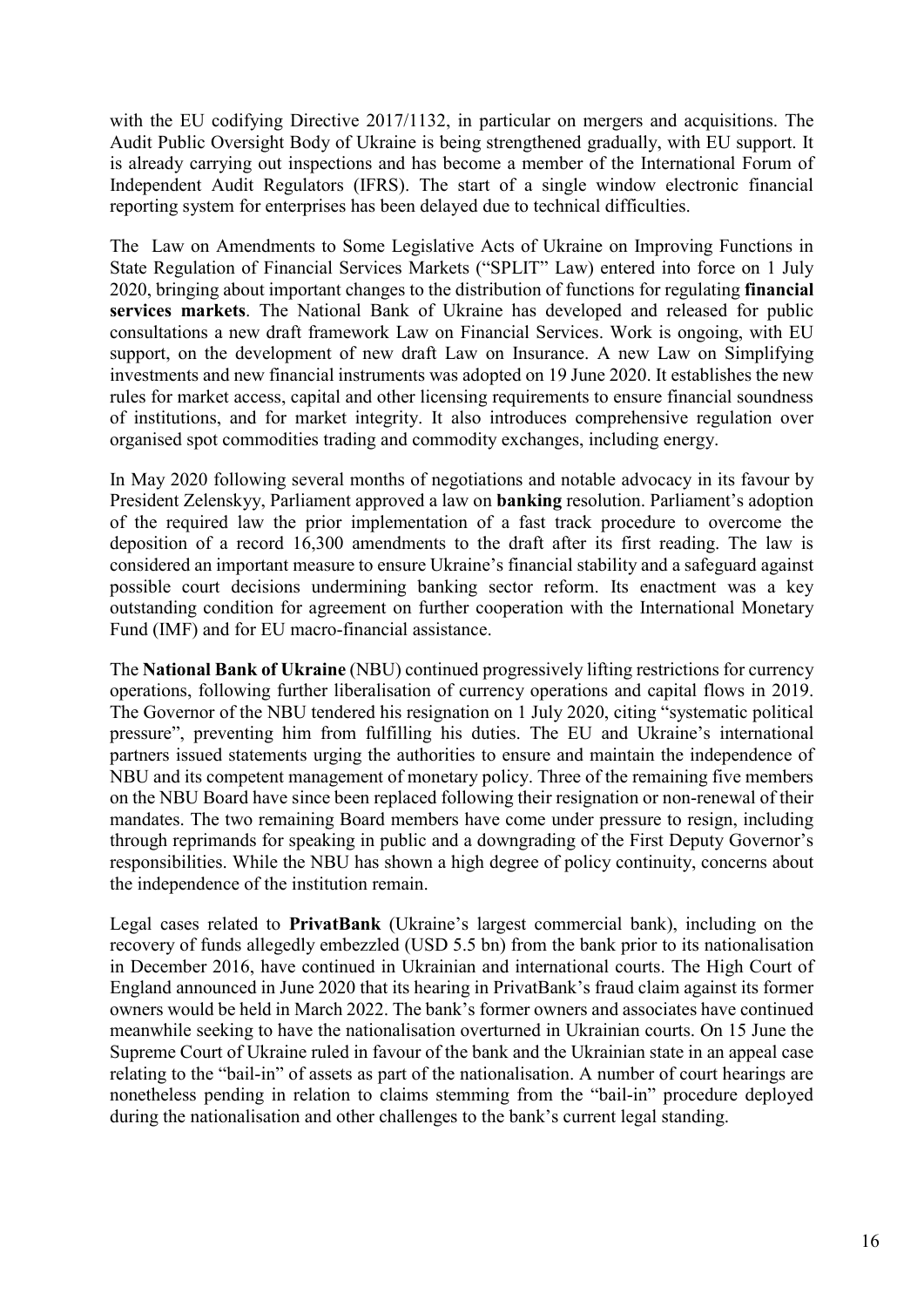In late 2019, the Ministry of Economy published a plan to align corporate governance practices in the largest 10 **State-Owned Enterprises (SOEs)** with OECD principles. In the first six months of 2020, several actions had a negative impact on the reform. Several supervisory board members and chief executive officers were dismissed or were pressured to resign. This was followed by disincentives to independent foreign supervisory board participation through the imposition of e-declarations obligations, salary reductions and cap in line with those of government employees for the duration of COVID-19 quarantine measures. In October 2020, the Ukrainian government lifted the cap on remuneration of supervisory board members. EU macro-financial assistance and IMF programmes require progress in several SOE corporate governance areas. Ukraine has applied to become an adherent to the OECD SOE corporate governance guidelines and on 22 June, the OECD started the review of Ukraine's framework. The findings will be available in one to one and a half years.

Corporate governance reform in the defence industry has not progressed. The new UKROBORONPROM agency Head launched some important steps in this regard to reorganise the sector in line with OECD principles. He was dismissed, however, from his position in October. In parallel, in July, a new Ministry for Strategic Industries was established under a new Deputy Prime Minister who will take on management of all state owned defence industry enterprises.

In the area of **privatisation**, the new management of the State Property Fund (SPF) has made some progress in modernising procedures and in revamping the institution. In late 2019 and early 2020, SPF also received a record number of new SOEs to be privatised. Progress continued with the privatisation of small assets, largely thanks to the Prozorro sales platform. No large privatisation has taken place in 2020, due primarily to COVID-19.

The political responsibility for **labour and employment policy** shifted from the Ministry of Social Policy to the Ministry of Economic Development, Trade and Agriculture. The Government made the modernisation of labour relations one of its priorities, committing to respect ILO labour standards and obligations undertaken under the AA. Labour legislation reform including the long-anticipated adoption of a new Labour Code has stalled since March 2020. Progress in further legal alignment to EU occupational safety and health legislation stalled, with an approximation of the respective framework directive outstanding. Ukraine reintroduced a temporary moratorium on labour inspections during the COVID-19 quarantine, in contravention of ILO Conventions. Ukraine intends to modernise legislation on trade unions, social dialogue and collective bargaining that will require constructive consultation with social partners. Draft legislation on trade-unions remains controversial, in contradiction with ILO fundamental standard on freedom of association and collective bargaining. An appropriate institutional framework needs to be created before considering introducing a second pillar (supplementary) **pension system**.

The COVID-19 pandemic, combined with frequent changes in the leadership of the Ministry of Health have had an impact on the **reform in the health sector**. Healthcare financing reform was successfully rolled out at secondary and specialised care level in April 2020, but subsequent adjustments by the Government may affect its character and financial sustainability. The President and the Minister of Health have vowed to review reform details and stretch its implementation, temporarily reintroducing subsidies the Central Procurement Agency has become the main vehicle for medical procurements, while the creation of an adequate regulatory framework for medical procurement is still in progress. The Ministry issued an order regulating medical procurement, which restricts the independence of the Agency. The Agency is involved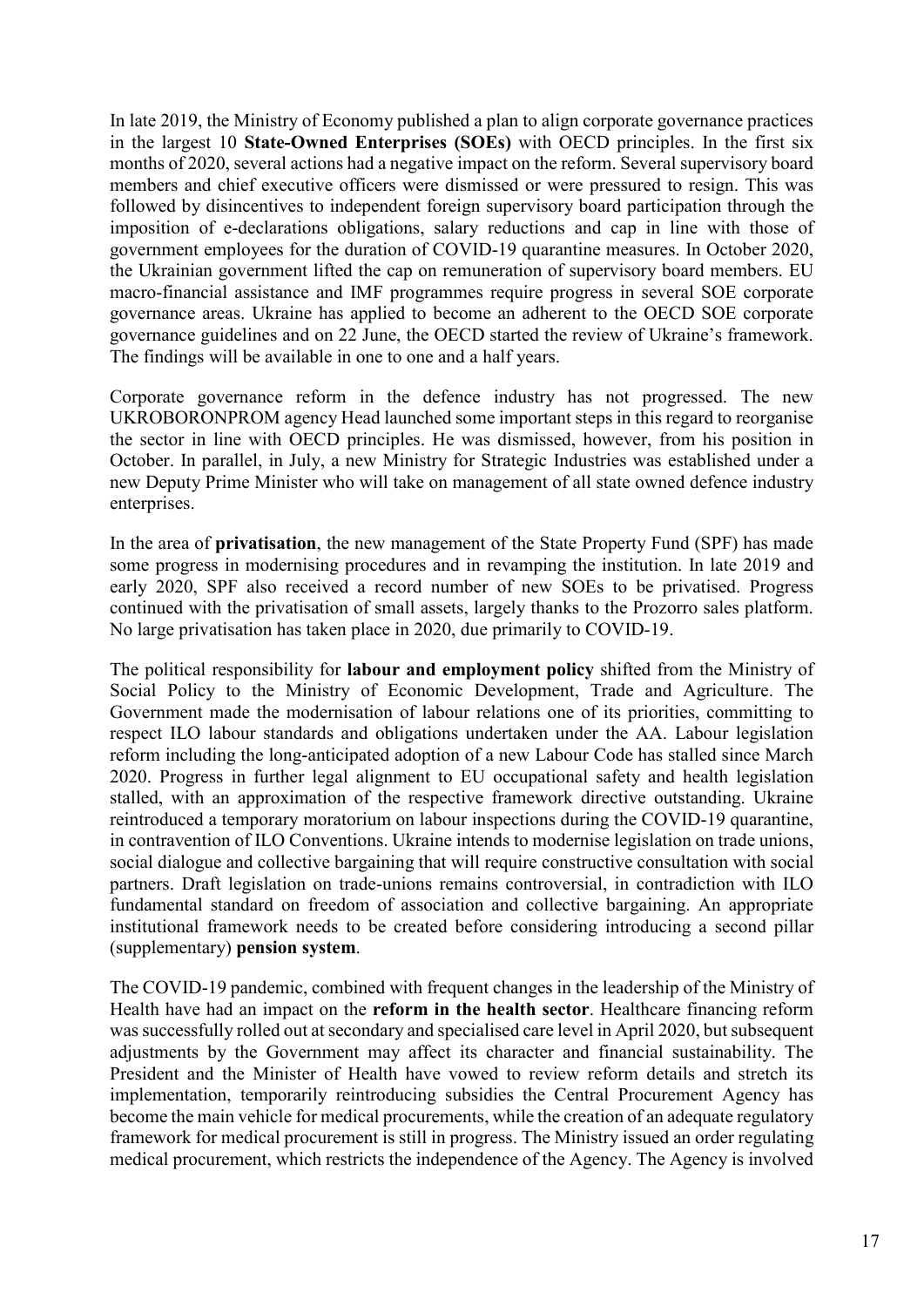in procurement of less than a half positions foreseen in the budget. In September, the Ministry of Health started to form a Supervisory Board for the Central Procurement Agency. Reforms to the public health system have not progressed, with relevant legislation pending finalisation and further needs to strengthen the capacity of the Public Health Centre in epidemiological surveillance and disease prevention. As a result of COVID-19 discussions on re-organisation of Public Health Center was delayed. In late September 2020, Parliament approved the Law on blood safety in compliance with relevant EU Directives.

## **3.2. Trade and trade-related matters[10](#page-18-0)**

 $\overline{a}$ 

In the first eight months of 2020 as a consequence of the COVID-19 pandemic, EU exports to Ukraine decreased by 6.4% while EU imports from Ukraine decreased by 18 % compared to the same period in 2019. The **EU maintains its position as Ukraine's primary trading partner with 40.2% of total trade in 2019** and has moved from being EU's 21<sup>st</sup> largest trading partner in 2017 to its 18<sup>th</sup> largest in 2019. China, ranks second with 11.6%, Russia third with 9.3% and Belarus fourth with 4.8 % of total trade.

Ukraine has yet to remove an **export ban on unprocessed wood,** which runs counter to the provisions of the Deep and Comprehensive Free Trade Area (DCFTA) established by the AA. A bilateral arbitration panel under the AA has been established. The hearing of the panel took place in September 2020 and a ruling is expected by the end of 2020. On the positive side, the value added tax law on the cancellations of refunds the export of soybeans and rapeseed, have been repealed.

Ukraine continued progress in removing **technical barriers to trade (TBT)**. A twinning project with the National Standardisation Body has continued to strengthen administrative capacity in this area, while a team for a new Twinning project on National Quality Infrastructures has been selected and is due to begin operations in early 2021. Legislative reforms in the area included new proposed amendments to the law on Market Surveillance and Consumer Protection. A team of legal experts has been contracted in October 2020 to carry out a pre-assessment on the preparedness of Ukrainian quality infrastructure and legislation in view of opening negotiations on the Agreement on Conformity Assessment and Acceptance of Industrial Products. Regarding **Sanitary and Phytosanitary (SPS)** provisions, the Ministry of the Development of the Economy, Trade and Agriculture has started to play a stronger coordination role in the approximation of Ukrainian legislation to EU norms, while the State Service of Ukraine for Food Safety and Consumer Protection (SSUFSCP) remains responsible for technical expertise and implementation. The position of SSUFSCP Director has not yet been filled after the resignation of the previous Director in autumn 2019. The SPS Strategy approved in November 2019 continues to guide the approximation process to EU legislation that slowed down somewhat in 2019-2020. In particular, three ministerial orders were adopted between April and August 2020, notably on health claims and nutrition claims of food, whereas the law on veterinary medicine and animal welfare, which passed first reading in Parliament on 17 June 2020, will markedly help advance the approximation process. Veterinary certificates for poultry meat and egg products have been agreed and put into circulation, while further discussions are

<span id="page-18-0"></span><sup>&</sup>lt;sup>10</sup> See also Report From the Commission to the European Parliament, the Council, the European Economic and Social Committee and the Committee of the Regions on Implementation of Free Trade Agreements - 1 January 2019 - 31 December 2019 (COM(2020)705 final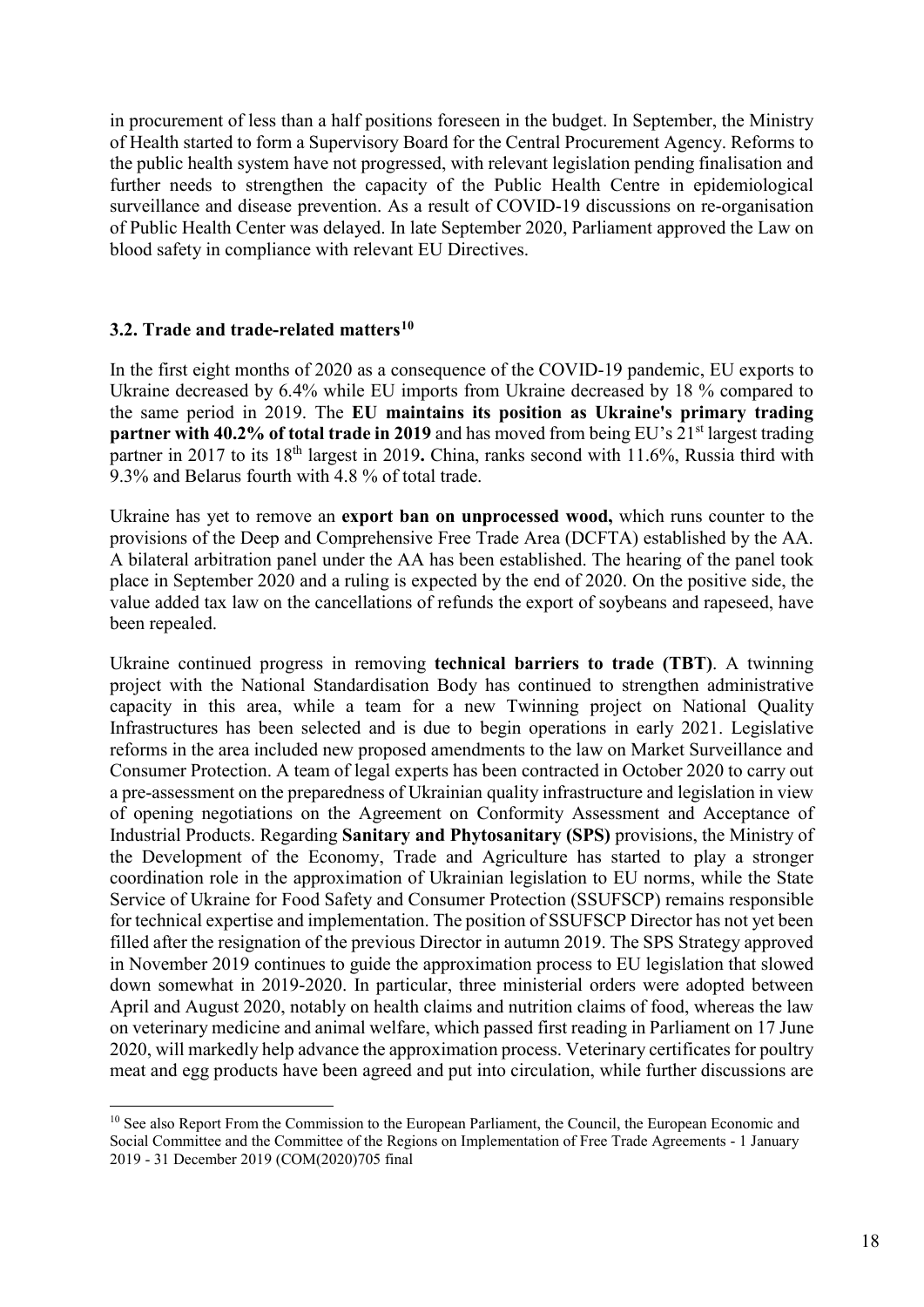ongoing to finalise five additional certificates for the export of poultry products into Ukraine. Recognition of EU regionalisation principles for African Swine Fever outbreaks by the Ukrainian authorities is outstanding, while the EU recognised Ukraine's regionalisation principles for Highly Pathogenic Avian Influenza and has finalised its recognition of the equivalence of Ukraine's seed certification system.

Regarding legislation in the field of **financial services**, Ukraine has made some progress on securities markets. New legislation on financial services, insurance and investment funds is being developed. There are delays with adoption of new legislation relating to **postal services**.

In the **electronic communications** sector, the Law on Electronic Communications (adopted by the Parliament, not signed by the President) is an important step on the way for an in-depth sectoral reform and approximation with the EU Digital Single Market acquis. The on-site assessment of Ukraine's commitments on telecommunication services under Appendix XVII-3 of the AA/DCFTA showed that notable progress has been made in the fields of legislative developments and regulatory capacity building. However, with a view to fully benefitting from the AA/DCFTA, further initiatives and improvements are required, in particular when it comes to ensuring the effective independence of the telecoms regulator. The EU continues to provide support for formulating concrete action plans for policy and administrative capacity improvements.

The new law on **public procurement** adopted in 2019 came into force in April 2020 thus bringing Ukraine closer to EU legal standards. Discussions continued on the legislative proposals regarding the Anti-monopoly Committee of Ukraine's (AMCU) public procurement review function. The EU is working closely with the Ukrainian authorities in order to ensure that the current level of guarantees for the independence and impartiality of the members of the AMCU dealing with public procurement complaints are maintained. The legal initiatives to introduce local content requirements in public procurement raised concerns as it would breach both the DCFTA and WTO Agreement on Government Procurement.

There has been progress in the field of **intellectual property rights** (IPRs). Several draft laws presented by the Government as part of an IPR reform package were adopted, including law on IPR border measures in October 2019 and law on Geographical Indications in September 2019. As regards institutional changes, the law on establishing National Intellectual Property Body was approved by Parliament in June 2020. New laws on trademarks and patents were adopted in the first half of 2020. The Law on Collective Management Organisation, adopted in July 2018, includes some provisions not in line with the EU Collective Rights Management (CRM) Directive, which need to be addressed by the draft Copyright reform law still under preparation by the Government.

Ukraine has been enforcing **State Aid** control since 2017. The AMCU has continued gaining experience in the enforcement of the State Aid rules although most cases continue to be small, while large ones are not being subject to State aid control. On **competition**, work is ongoing to adopt new legislation in antitrust and merger control and to make the work of AMCU more efficient.

With regard to the Trade and Sustainable Development (TSD) chapter of the DCFTA, five years into the FTA, the list of experts for arbitration is still not finalised by Ukraine, but there was commitment to do so by end of July 2021. With regard to the reform of the Ukrainian forestbased sector, including wood harvesting and trade and, in particular, wood legality, Ukraine authorities from the Ministry of Environment Protection and Natural Resources committed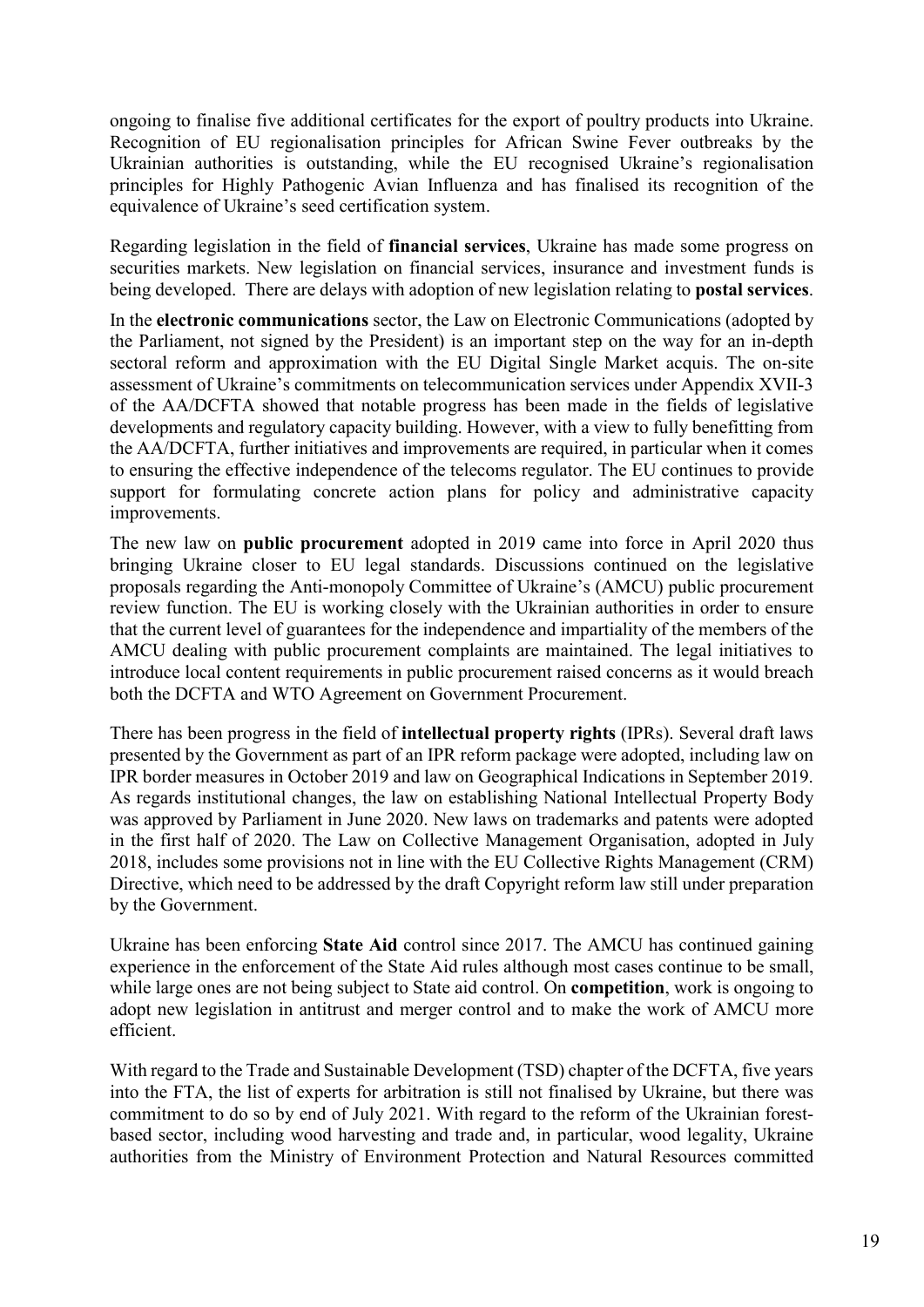during a TSD Sub-committee meeting in October 20202, to the need for a separation of functions between the management of resources and control functions and thus a reorganization and distribution of responsibilities between control and inspection on the one hand, and wood harvesting and trade on the other. Regarding labour, Ukraine - during the same above meeting - clarified that the moratorium on inspections had been a partial and temporary one during the COVID-19 pandemic emergency state. While reforms were with Parliament now, the Ministry continues to work on ad-hoc and smaller regulatory changes, to already address some of the shortcomings in the application of ILO standards on labour inspection, collective bargaining.

#### **4. Connectivity, Energy Efficiency, Climate Action, Environment and Civil Protection**

An agreement on a **new gas transit contract** between Ukraine and Russia was reached at the end of 2019 and ensuring continued gas transit from Russia through Ukraine to Europe from 2020 until 2024, based on EU rules. By decision of the Cabinet of Ministers from 18 September 2019, the government separated the new gas transmission system operator (TSO LLC) from Naftogaz. The company was subsequently certified and started operations as of 1 January 2020. Due to high reserves and a mild winter, gas volumes in Ukrainian storage facilities at the end of the heating season 2019-2020 were the highest for the past 30 years, 45% more than the previous year or 15.8 bcm (7 April 2020).

Despite the legal opening up of Ukraine's electricity wholesale market in July 2019, this maintains an oligopolistic structure, with major persisting structural problems. The government and the Regulator kept strong price regulations at wholesale and retail level, which contributed to a deep financial crisis in the sector, further affected by the economic consequences of the COVID-19 pandemic. While a law (#719-IXof June 2020) addresses old debts in the electricity market, a mechanism to stop the accumulation of the debts in the new market has not yet been established and other structural problems in the market design (market concentration, lack of competition, below-cost prices and tariffs) have not been addressed. The financial stability of state owned companies, Ukrenergo and Energoatom, taking the largest burden of the public service obligation imposed by the government to cover expenses for below-cost electricity for the household consumers and the cost of renewables, is not anymore certain. This situation also questions possible certification of **Ukrenergo** as an independent transmission system operator, which has been delayed for more than two years. Several alternative draft laws providing for the change of the unbundling model, from initially planned ownership unbundling to an independent transmission system operator, have been in Parliament since spring this year.

Since October 2019 the Ukrainian authorities have been in discussions with investors on further amendments to the existing support scheme for investment in **renewable energies,** which proved costly for the Ukrainian market. In June 2020, the Government and some domestic and foreign investors signed a memorandum covering set of commitments on both sides, including the obligation of Ukrainian authorities to improve electricity market functioning. Later, in July Parliament adopted a law N 810-IX amending the support scheme and reducing the feed in tariffs as of 1 August. The implementation of other provisions of the Memorandum is delayed and the debt of the market to investors for electricity produced from renewable energy sources has been growing since March 2020 This situation may further affect the investment climate in Ukraine.

Parliament adopted amendments to the primary legislation in December 2019 changing the status of the **Energy Regulator** to a central executive authority under the Cabinet of Ministers of Ukraine. At the end of June 2020, the President approved the rotation procedure in the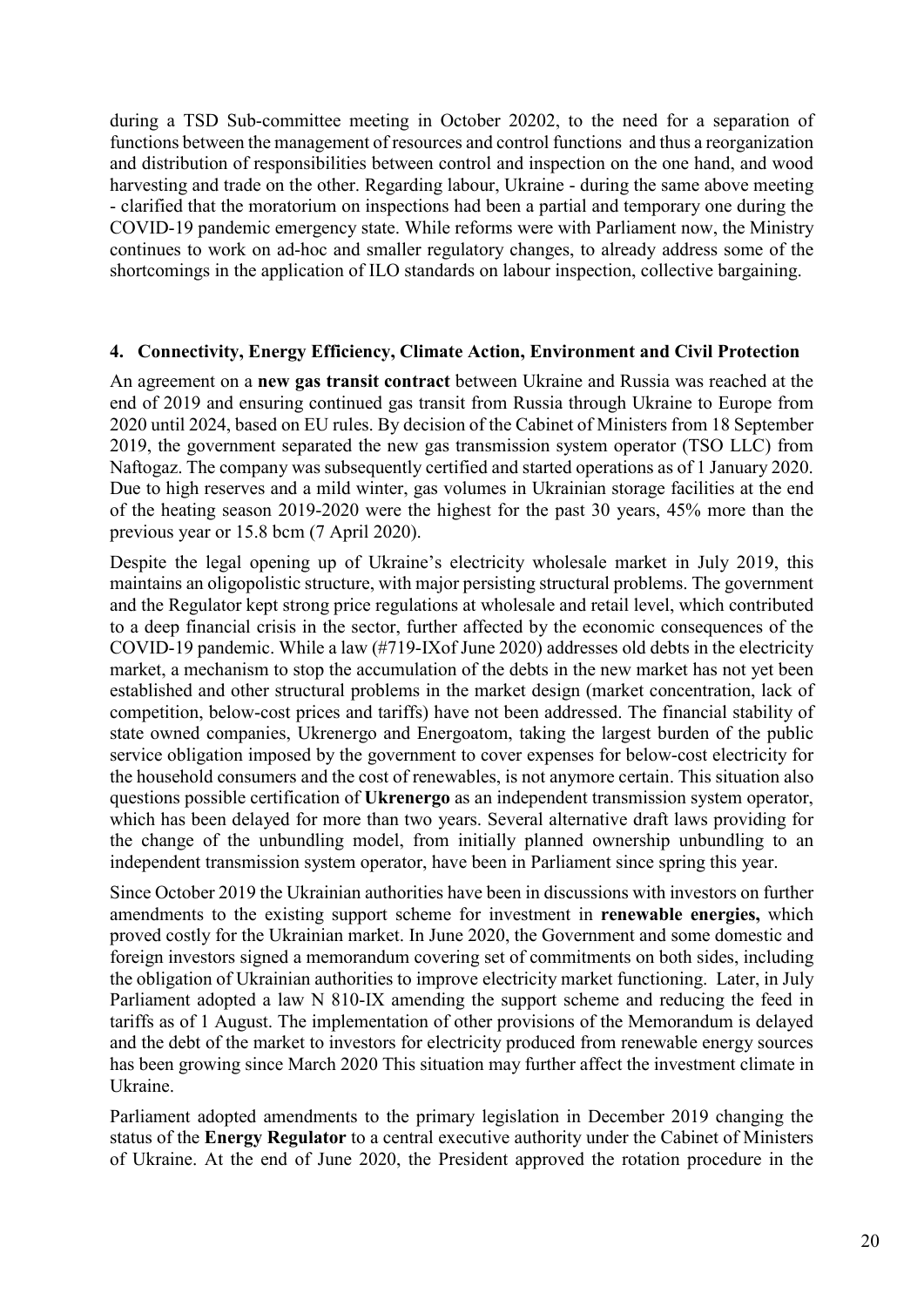regulator starting as of 1 July 2020. The independence of the Regulator, including with regard to the appointment and rotation scheme of the Commissioners, needs to be closely monitored as is not yet fully in line with best European practice and transparency of the selection process for the new members of the Regulator shall be improved.

In the field of **energy efficiency**, in June 2020, Parliament initiated changes to the law on commercial heat and water metering and billing which might not be compliant with the EU acquis (in particular Directive 2012/27/EU on Energy Efficiency and Directive 2009/73/EC concerning common rules for the internal market in natural gas). The EU has invited Parliament to initiate consultations with the European Commission in accordance with the revised Annex XXVII of the Association Agreement.

By July 2020, the EU-supported **Energy Efficiency Fund** had received over 120 applications from homeowners' associations for the total project cost amount of over UAH 600 mln (EUR 20 mln). However, the foreseen EEF financing by the Government in 2020 was cut because of reallocation of funds for the COVID-19 purposes, despite the commitment of regular annual allocation as per the EU-Ukraine Financing Agreement.

In the area of **nuclear safety,** the Law on re-establishing the powers of the State Nuclear Regulatory Inspectorate (#613-IX) entered into force on 11 June 2020, re-establishing the independence of the Inspectorate, and enabled the disbursement of a further tranche of an outstanding EURATOM loan. The financial situation of Energoatom was affected by flaws in the operations of the electricity market and may have an impact on the nuclear safety.

In the area of **transport**, the key draft laws on market opening, including on railway and on inland waterway transport, dangerous goods and multimodal transport have not been adopted. Similarly, the action plan for implementation of the **National Transport Strategy**, as well as the Complex Action Plan for reforming infrastructure projects and important to provide the basis for the introduction of EU standards for infrastructure management, are still not in place.

The financial situation of the unreformed Ukrainian Railways company remains critical.

Little reform progress has been made during the reporting period in the **environmental sector**, and discussions on amending Annex XXX to the AA are ongoing. There are attempts to limit the implementation of the law on Environmental Impact Assessment (EIA). Ukraine adopted a law on the Regulation of Amber Extraction in December 2019 that is not compliant neither with the EU EIA Directive nor Ukraine's international obligations under the ESPOO Convention on Environmental Impact Assessment in a Transboundary Context. The reform of the Environmental Inspectorate did not take place. A new Ministry for Environmental Protection and National resources was created.

On 20 February 2019, the Cabinet of Ministers approved a national **waste management** plan, which outlines practical measures to properly implement a waste management policy that is more compliant with EU standards. Preparations for a draft framework waste law are ongoing in Parliament.

In the area of **climate action**, two important Laws were adopted in December 2019, on monitoring, reporting and verification of greenhouse gas emissions and on ozone depleting substances. The key documents planned for 2020, an updated Nationally Determined Contribution (NDC) under the Paris Agreement and an Integrated Energy and Climate Strategy have not yet been delivered. The development of a national Strategy on Adaptation to the Climate Change has been delayed.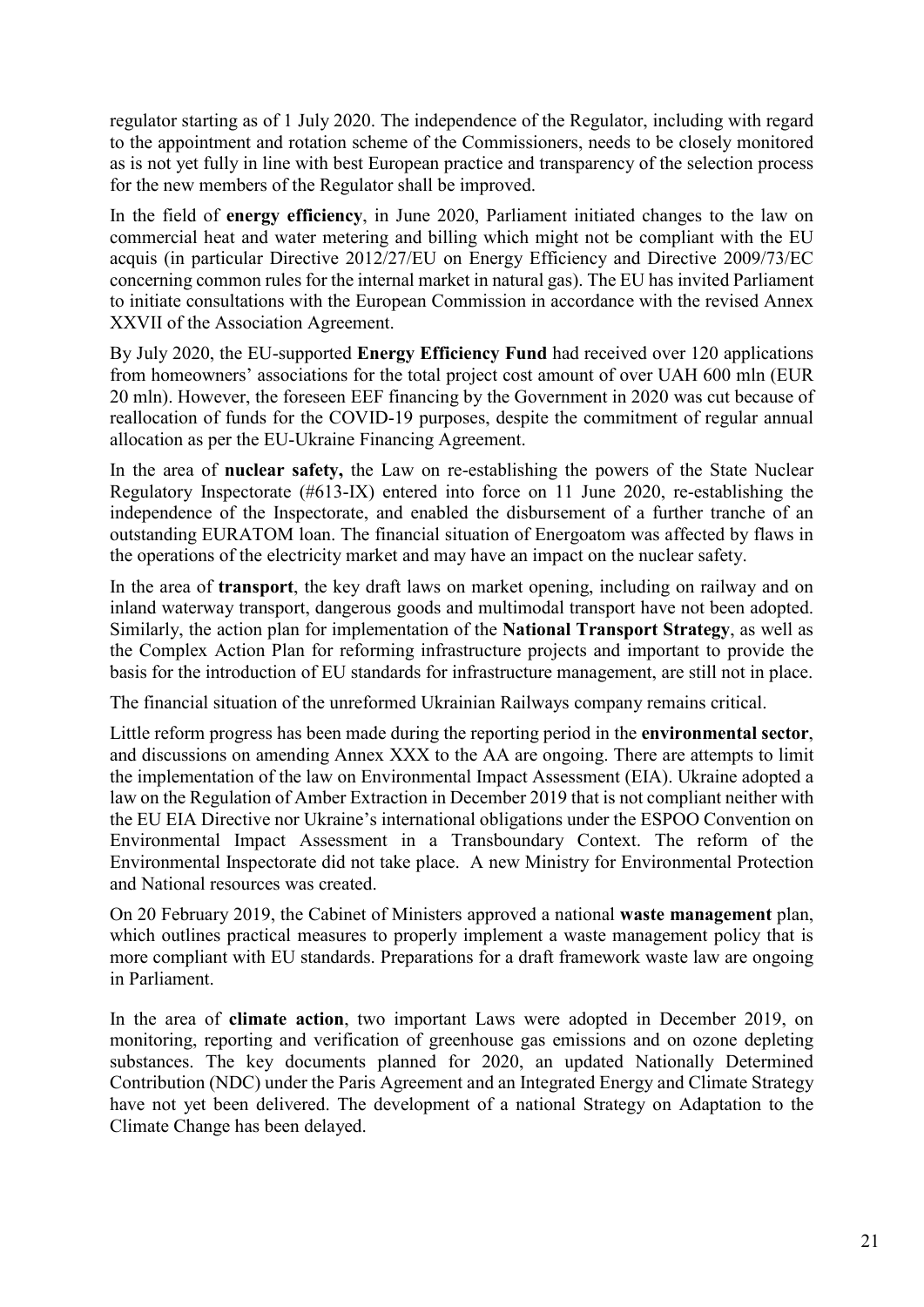Ukraine has expressed its ambition to approximate its policies and legislation with the European Green Deal and launch a focused dialogue in this area. To this end a kick-off meeting between Prime Minister Smyhal and EVP Timmermans is foreseen.

Ukraine continues to cooperate with the EU under the Union **Civil Protection** Mechanism (UCPM), from which it benefitted in 2020 with the delivery of COVID-19 related assistance from EU Member States.

## **5. Mobility and People-to-People contacts**

On 11 June 2020, Ukraine celebrated three years of **visa-free travel** to the EU for its citizens. Ukrainians made more than 50 million visits to EU countries and the Schengen area during this time. Ukraine continues implement its commitments under the visa free regime as reported by the Commission in third annual assessment under the visa suspension mechanism.<sup>[11](#page-22-0)</sup> In response to the COVID-19 pandemic, Ukraine implemented a significant series of measures in March 2020, including a general ban on the entry of foreign citizens, with exceptions, and the suspension of all regular commercial international flights, train and bus traffic in and out of Ukraine, along with a broad prohibition on Ukrainian citizens leaving the country, with exceptions, until mid-June 2020. Ukraine also repatriated several thousand citizens through hundreds of flights organised for the purpose. COVID-19 response measures on the part of the Ukrainian authorities and those of its neighbours resulted in a significant temporary reduction in all other travel and migratory flows in and out of Ukraine.

**Education reform** was maintained as a Government priority in 2020. Since the COVID-19 pandemic lockdown, the system shifted to on-line teaching/learning mode and substantial funding for education was cut. The Law on **Secondary Education** (of 16 January 2020) provides a framework for further implementation of New Ukrainian School (NUS) and aims to implement the remaining recommendations of the Venice Commission regarding Law on Education. Following NUS implementation in primary schools, on 30 September 2020 the Government approved State standards for basic secondary education (grades 5-9). In April 2020 the Government adopted Action plan on implementation of the reform concept for **vocational education** until 2027 in Ukraine ("Modern Vocational Education"). On 1 October 2020 the Ministry of Education and Science established a Working group on the development of Strategy of Vocational Education and Training. The development of Law on Vocational Education continues. Ukraine also started implementation of the Law on "On amendments of certain Laws of Ukraine to improve Higher Education" (#392-IX of December 2019), which foresees a new governance and funding system for Higher Education as well as further optimisation of the Universities network, based on quality education, research and employment of graduates. A draft Strategy on the development of Higher Education is under public discussion till the end of October 2020.

Ukraine continues to make good use of the **EU's Erasmus+ programme and Horizon 2020 programmes.** As part of Erasmus+ Programme in 2020, 3904 higher education student and staff mobilities were awarded in 555 projects involving EU and Ukraine's universities. Moreover, Ukraine is a partner in 10 awarded Capacity Building projects for Higher Education, out of which it is the coordinator in three projects. In addition, there were 40 Erasmus Mundus full degree scholarships were awarded to Ukrainian students. In the field of youth in 2020, 2

<span id="page-22-0"></span> $\overline{a}$ <sup>11</sup> [https://ec.europa.eu/home-affairs/sites/homeaffairs/files/20200710\\_com-2020-325-report\\_en.pdf](https://ec.europa.eu/home-affairs/sites/homeaffairs/files/20200710_com-2020-325-report_en.pdf)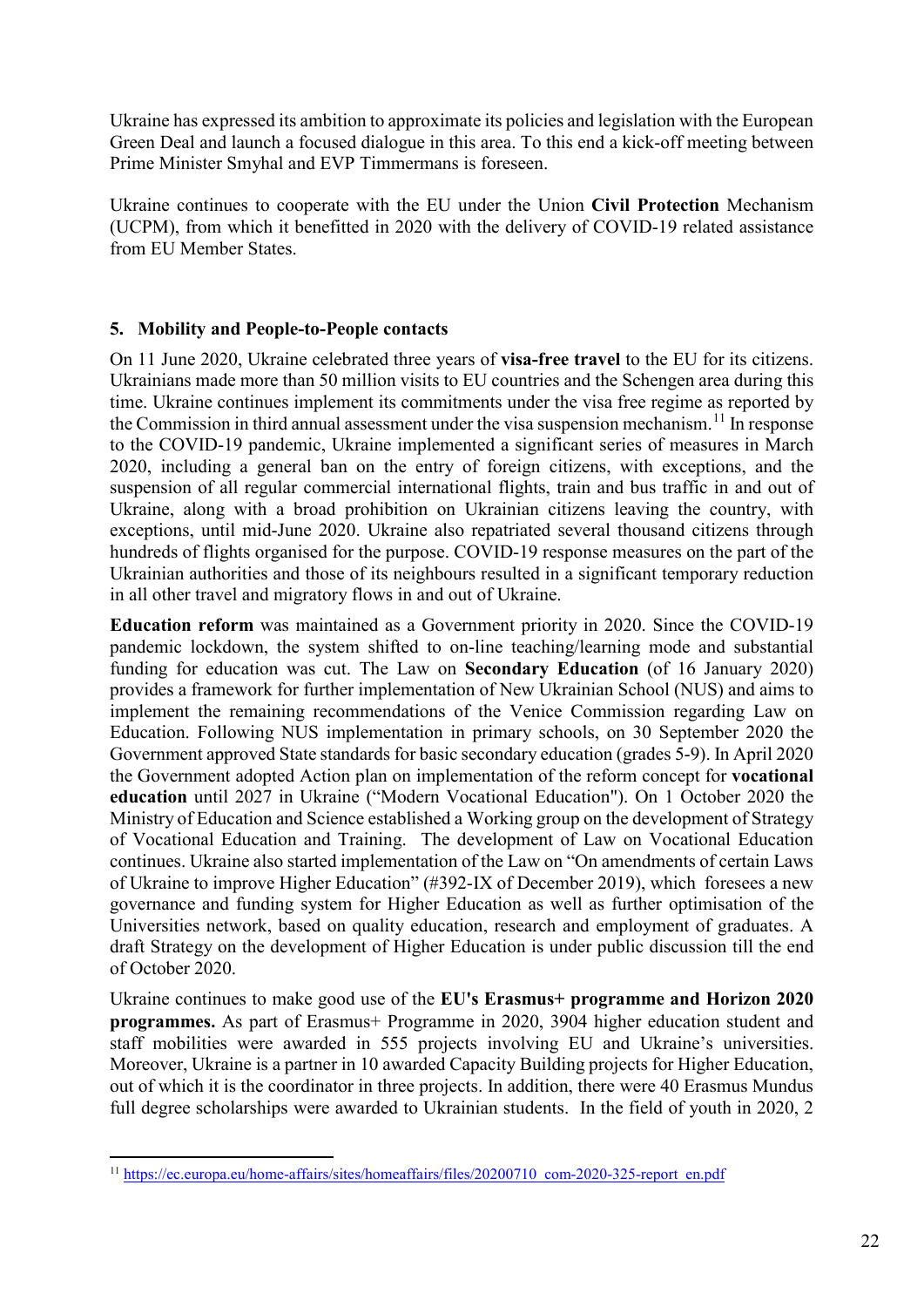201 youth exchanges, volunteering and youth workers mobilities were awarded to young Ukrainians.

As of September 2020, Ukrainian entities participated 283 times to 200 signed grants (collaborative, Marie Skłodowska-Curie Actions, European Research Council grants and SME Instrument actions), receiving 36.9 million euros of direct EU contribution from Horizon 2020. Ukraine's overall success rate is 9.7%, which scores below the overall Horizon Europe success rate of 12%. Ukraine has officially expressed interest in associating to Horizon Europe.

Ukraine made us of the specific R&I instruments deployed under the European Research Area Action Plan to fight the COVID-19 pandemic. For example, Ukrainian entities participate to 6 COVID-19 projects, and a Ukrainian entity, part of an international consortia, was shortlisted in the top 6 projects of the EUvsCorona Hackathon held in April 2020.

In 2020, few elements attest for progress in implementing recommendations of the Peer Review of Ukrainian **Research and Innovation** System (2017), e.g. enforcement of the activities of the National Research Council and launch of 2 calls for proposals in May, 2020, by the National Research Fund. A second Policy Support Facility is under preparation to provide Ukraine with recommendations on improving their research infrastructures.

Ukraine's participation rate in the **Creative Europe** programme gradually improved in 2019- 2020, but people-to-people and mobility schemes under international and national assistance instruments were put on hold in early 2020 due to the COVID-19 pandemic.

COVID-19 related state budget amendments also affected the expenditures for **culture** with a decrease of 44%. Similarly, the budget of the Ukrainian Cultural Fund was decreased by 35%, although it continues to provide project based support to Ukrainian cultural operators. Ukraine acceded the Euroimages agreement early 2020.

#### **6. Financial Assistance**

The EU continues to provide financial assistance to support Ukraine's stabilisation and reform process. To this end, the EU has mobilised together with European Financial Institutions over EUR 16.5 billion in grants and loans since 2014 (exceeding its EUR 11.175 billion pledge made in 2014). This amount includes the EUR 1.2 billion emergency assistance.

In June 2020, the EU disbursed the last tranche of EUR 500 million of its fourth EUR 1-billion macro-financial assistance (MFA) programme to Ukraine, following Ukraine's meeting all committed reform measures and reaching the agreement of the new Stand-by Arrangement with the International Monetary Fund. In total, the EU has provided Ukraine with EUR 3.8 billion in MFA loans since 2014, which is the largest amount of MFA funds that the EU has disbursed to any single partner country. The EU emergency assistance of EUR 1.2 billion available to Ukraine will help to limit the economic fallout from the COVID-19 pandemic. The MoU outlining specific conditions attached to the second tranche of the MFA has been agreed and approved.

Under the European Neighbourhood Instrument (ENI), in 2020 the EU is funding actions for the amount of EUR 200 million. EUR 105 million (Annual Action Programme I) will fund support to small and medium enterprises (SME), agriculture and small farm development, as well as support for the implementation of key reforms, including health, and capacity building of Ukrainian government institutions in implementing the AA/DCFTA. These actions will also contribute to the mitigation of the economic impact of the COVID-19 pandemic. Further EUR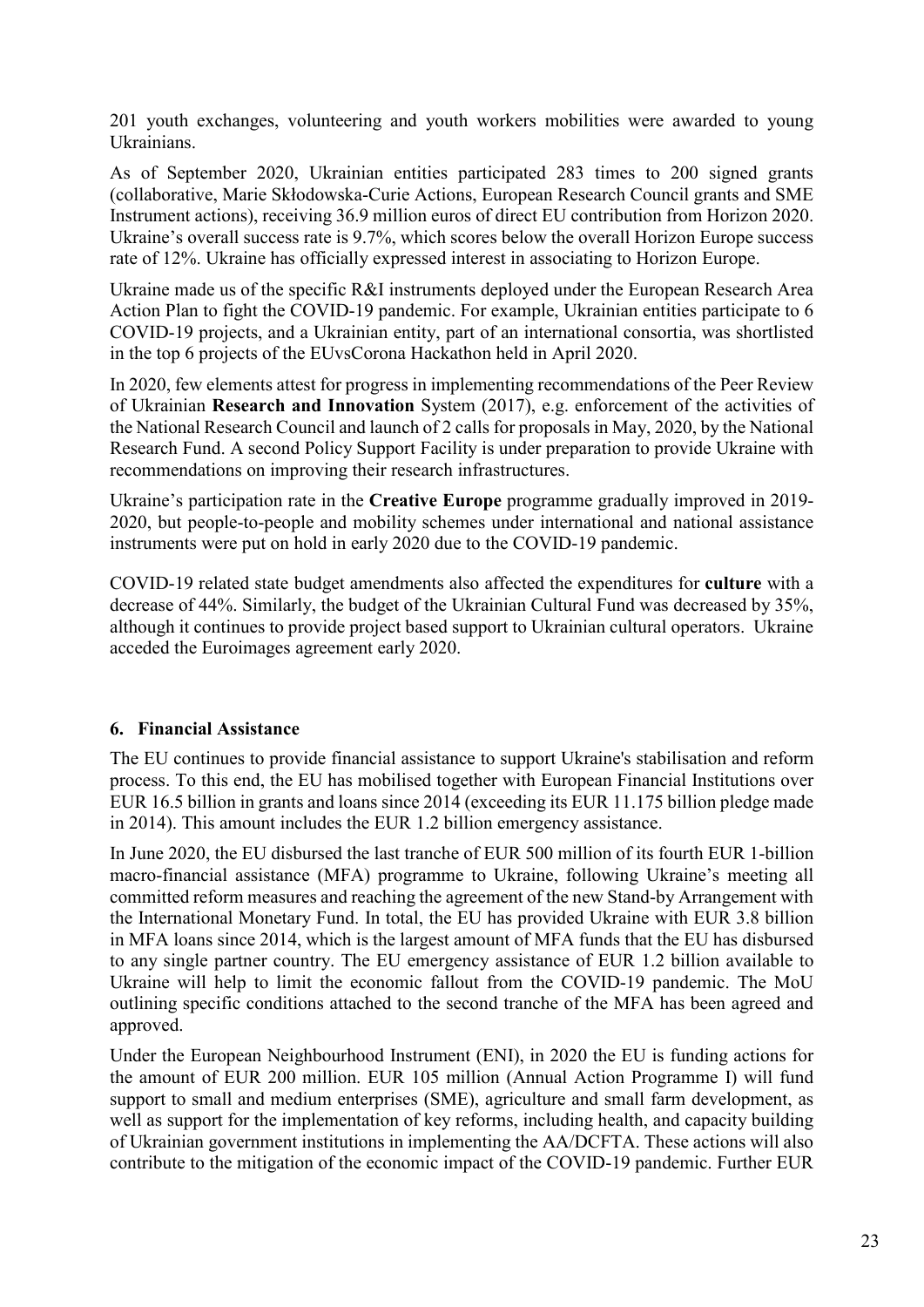95 million (Annual Action Programme II and additional bilateral assistance) will support civil society, enhance resilience of vulnerable regions in eastern Ukraine, development of climateneutral, clean and resource efficient energy production and use, digitalisation of justice sector institutions as well as local currency lending for SMEs. The design of the second package of programmes was revised in order to provide both COVID-19 response and continued reform support.

Overall, the EU mobilised a package of EUR 190 million to support Ukraine's COVID-19 response. The package consists of both bilateral and regional (EU COVID-19 Solidarity Programme for the Eastern Partnership) funds, both newly mobilised and reallocated under ongoing projects. COVID-19 assistance is structured along the axes of emergency response to the health crisis, strengthening the health system and addressing socio-economic consequences. In addition, Ukraine also benefits from support including access to the EU Health Security Initiative, observer status in the EU Health Committee, access to existing credit lines for SMEs for approximately EUR 200-million and a EUR 500-million guarantee scheme for Eastern Partnership countries.

As part of the Annual Action Programme II 2020, the EU adopted the above-mentioned EUR 30-million EU4ResilientRegions action. This targets *social capital, human security and information integrity in specific regions of Ukraine that have been identified as particularly vulnerable based on their socio-economic situation, location, exposure to effects of the conflict and illegal annexation of Crimea and Sevastopol, as well as potential exposure to disinformation. As part of the EU COVID-19 response package for Ukraine, the programme will also address the impact of the pandemic on the target regions including with regard to socioeconomic, health and information aspects.* 

*This programme complements the ongoing EUR 60 million "EU support to the east of Ukraine" programme addressing social and economic recovery, in line with the Joint Humanitarian and Development Framework. Within this framework, the EU continues to provide humanitarian assistance to people affected by the conflict in eastern Ukraine along both sides of the line of contact and in the non-government controlled areas, which has amounted to* EUR *164.8 million since 2014. Through its Instrument contributing to Stability and Peace (IcSP), the EU has also supported peacebuilding, stabilisation and early recovery efforts with projects of a total value of* EUR *118 million. In 2020, new actions focused on supporting the OSCE Special Monitoring Mission, de-mining, countering disinformation and other hybrid threats, as well as building resilience in the Sea of Azov region.*

*Ukraine participates in the ENI Cross Border Cooperation programmes as well as in the Danube Transnational Cooperation Programme benefitting from the overall programme budget of more than 350 million Euro. The cooperation programmes with Ukrainian participation contribute to tackle wide range of challenges in the cross border regions including the promotion of economic and social development, addressing common challenges in environment, public health and security and the promotion of better conditions and modalities for ensuring the mobility of persons, goods and capitals.*

*Many ENI CBC programmes are directly contributing to the fight against the COVID-19 pandemic, as well as its negative economic effects. As an example of rapid response several projects under the Poland-Belarus Ukraine ENI CBC Programme, implemented by hospitals and other healthcare institutions, purchased equipment (Coronavirus tests, diagnostic and respiratory equipment as well as means of personal protection) to mitigate the effects of the health crisis. Five healthcare cross-border cooperation projects with Ukrainian partners could*